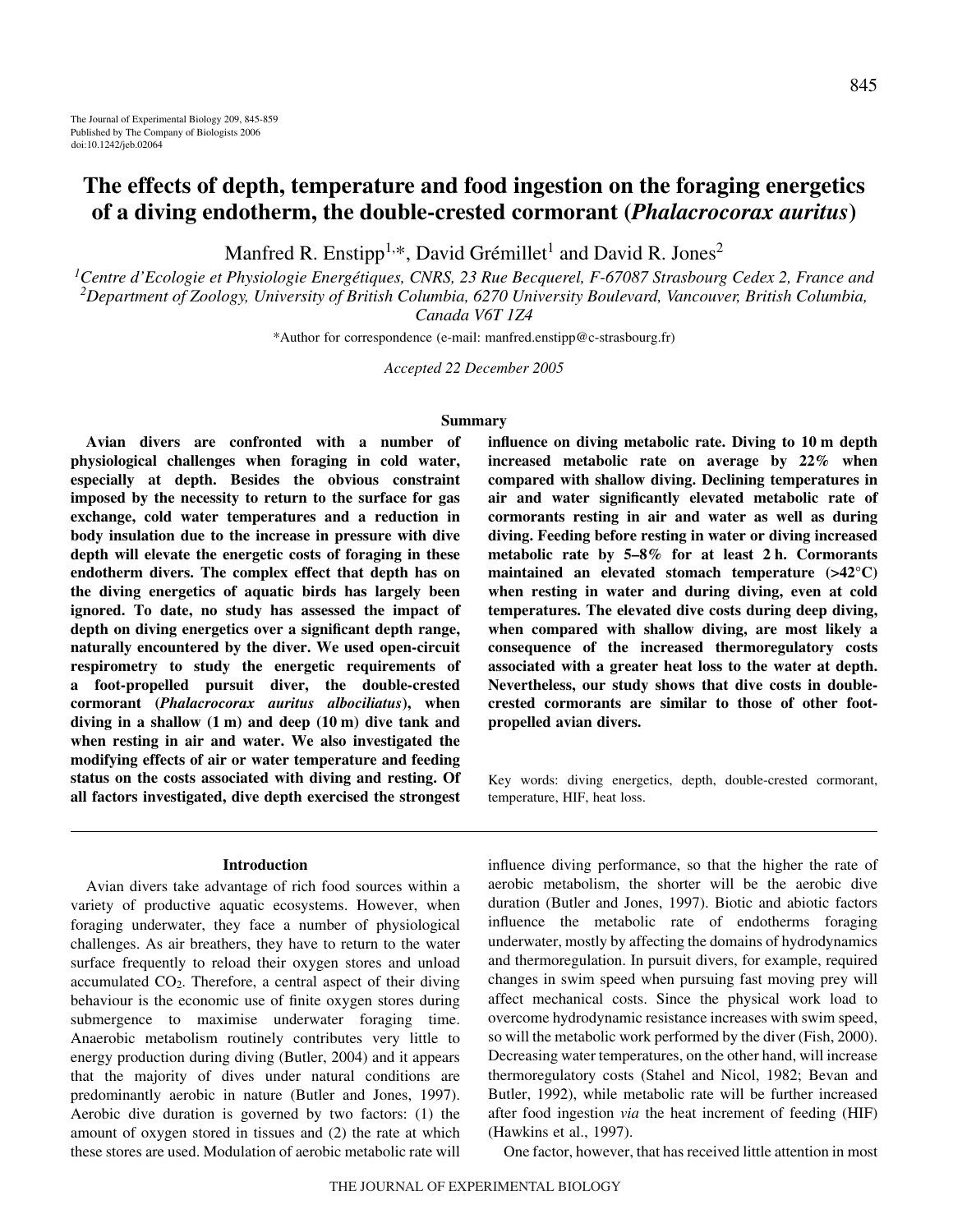#### 846 M. R. Enstipp, D. Grémillet and D. R. Jones

studies investigating the energetic costs of diving in endotherms is dive depth. In avian divers, the increase in ambient pressure when diving to depth will decrease the amount of air trapped within the plumage. The consequences are twofold: (1) a decrease in buoyancy and, in turn, lower mechanical costs of underwater locomotion and (2) a reduction in thermal insulation. At 10 m depth, all air spaces will be reduced to half the surface volume, reducing insulation from air trapped within the plumage. The resulting increase in heat loss might outweigh any energetic advantages that might accrue from a decreased buoyancy at greater depth, especially if water temperature is low. We are only aware of one study to date that investigated the energetic consequences of diving to depth. De Leeuw found that dives to 2.2 and 5.5 m depth were equally costly in tufted ducks (*Aythya fuligula*) (De Leeuw, 1996). One possible explanation could be that, since the depth range covered in the study was rather small, the energetic savings in mechanical costs with an increase in depth (reduced buoyancy) were balanced by an increase in thermoregulatory costs. Hence, how depth shapes the energetic costs associated with diving still remains unclear.

Double-crested cormorants (*Phalacrocorax auritus* Lesson) are foot-propelled pursuit divers that forage on benthic and pelagic fish. They target their prey in the upper part of the water column [depth range observed =  $1.5-7.9$  m (Ross, 1974)] in coastal and freshwater ecosystems. Owing to a partially wettable plumage (Grémillet et al., 2005a), buoyancy is reduced in cormorants when compared with many other avian divers  $[2.7 N kg<sup>-1</sup>]$  at the surface for *P. auritus* (Lovvorn and Jones, 1991a)], lowering mechanical costs during diving. The accompanying reduction in thermal insulation makes cormorants susceptible to substantial heat loss, especially when diving in cold water. Hence, it is generally believed that diving is very costly in cormorants when compared with other avian divers (see table 1 in Enstipp et al., 2005). Grémillet et al. used a model integrating the effects of water temperature and dive depth on energy expenditure during diving to estimate the energetic costs of great cormorants (*Phalacrocorax carbo carbo*) during foraging (Grémillet et al., 2001). They calculated that dive costs will vary between 28 and 64  $W \text{ kg}^{-1}$ [i.e. 9–21 times resting metabolic rate (RMR) (Schmid et al., 1995)] when diving in shallow/warm water and deep/cold water, respectively. This has led to the suggestion that poor insulating properties of their plumage and the resulting high foraging costs might be a limiting factor for the geographic distribution of cormorants (Gaston, 2004). However, great cormorants winter in the Arctic and spend considerable time foraging in almost freezing water (Grémillet et al., 2005c). Similarly, European shags (*Phalacrocorax aristotelis*) spend up to 7 h per day foraging in water temperatures of  $\sim$ 5–6 $\rm{°C}$  in Scotland (Daunt et al., 2006). If foraging costs in cormorants are as high as expected, then their required daily food intake (DFI) should be high compared with that of other seabirds. However, Grémillet et al. estimated the DFI for great cormorants to be similar to the required intake of other, wellinsulated seabirds of comparable mass (Grémillet et al., 1999).

Moreover, dive costs of European shags diving in a shallow trench have recently been measured and were considerably lower than previous measurements for great cormorants. Dive costs of shags were, in fact, similar to those of other footpropelled divers and this has led to the suggestion that dive costs might be overestimated in cormorants (Enstipp et al., 2005). The depth range exploited by cormorants in the wild and their unique morphological features (partially wettable plumage, which reduces buoyancy but also reduces plumage insulation) make them a very interesting model to investigate the energetic consequences of diving to depth within the constraints of a captive setting.

Beyond these physiological considerations, measurements of activity-specific metabolic rates and the evaluation of modifying factors are of great importance for the calculation of time–energy budgets. These allow detailed estimates of individual and population energetic requirements of seabirds, which are urgently needed for management purposes (Enstipp et al., 2006; Boyd, 2002). Hence, to gain a detailed understanding of cormorant energetics we studied the energetic costs of double-crested cormorants associated with (1) resting in air, (2) resting in water and (3) diving. To study the importance of modifying factors, we altered air temperature, water temperature, diving depth and feeding status. The hypothesis that diving to depth will increase dive costs in cormorants compared with shallow diving was tested. Also, since mechanical and thermoregulatory costs develop in opposite directions during deep diving, we predicted that the expected increase in dive costs during deep diving would be less than projected from heat loss considerations alone.

#### **Materials and methods**

Twelve adult or sub-adult double-crested cormorants (*Phalacrocorax auritus albociliatus*; minimum age 2·years) with a mean body mass of  $2.10\pm0.16$  kg (mean  $\pm$  s.d., range  $1.81-2.47$  kg) were used in this study. Ten of the birds were captured as chicks  $(5-6$  weeks of age) from the Mandarte Island breeding colony, British Columbia, Canada. Two birds were bred in our captive setting. All birds were well established in captivity and were housed communally in sheltered outdoor pens (8 m long  $\times$  4 m wide  $\times$  5 m high) with water-tank access at the South Campus Animal Care Facility of the University of British Columbia (UBC), Vancouver, Canada. Birds were fed approximately 10% of their body mass daily with a mixed diet consisting of Pacific herring (*Clupea pallasi*) and rainbow smelt (*Osmerus mordax*), supplemented with vitamin B1 tablets (thiamine hydrochloride; Stanley Pharmaceuticals Ltd, North Vancouver, Canada). Body mass was determined to the nearest 10 g when birds were postabsorptive and dry, usually every morning, using a digital spring balance (UWE HS-15K; Universal Weight Enterprise Co., Taipei Hsien, Taiwan). All birds maintained a stable body mass throughout the study. All experimental procedures were approved by the UBC Animal Care Committee (Animal Care Certificate # A02-0122) and were in compliance with the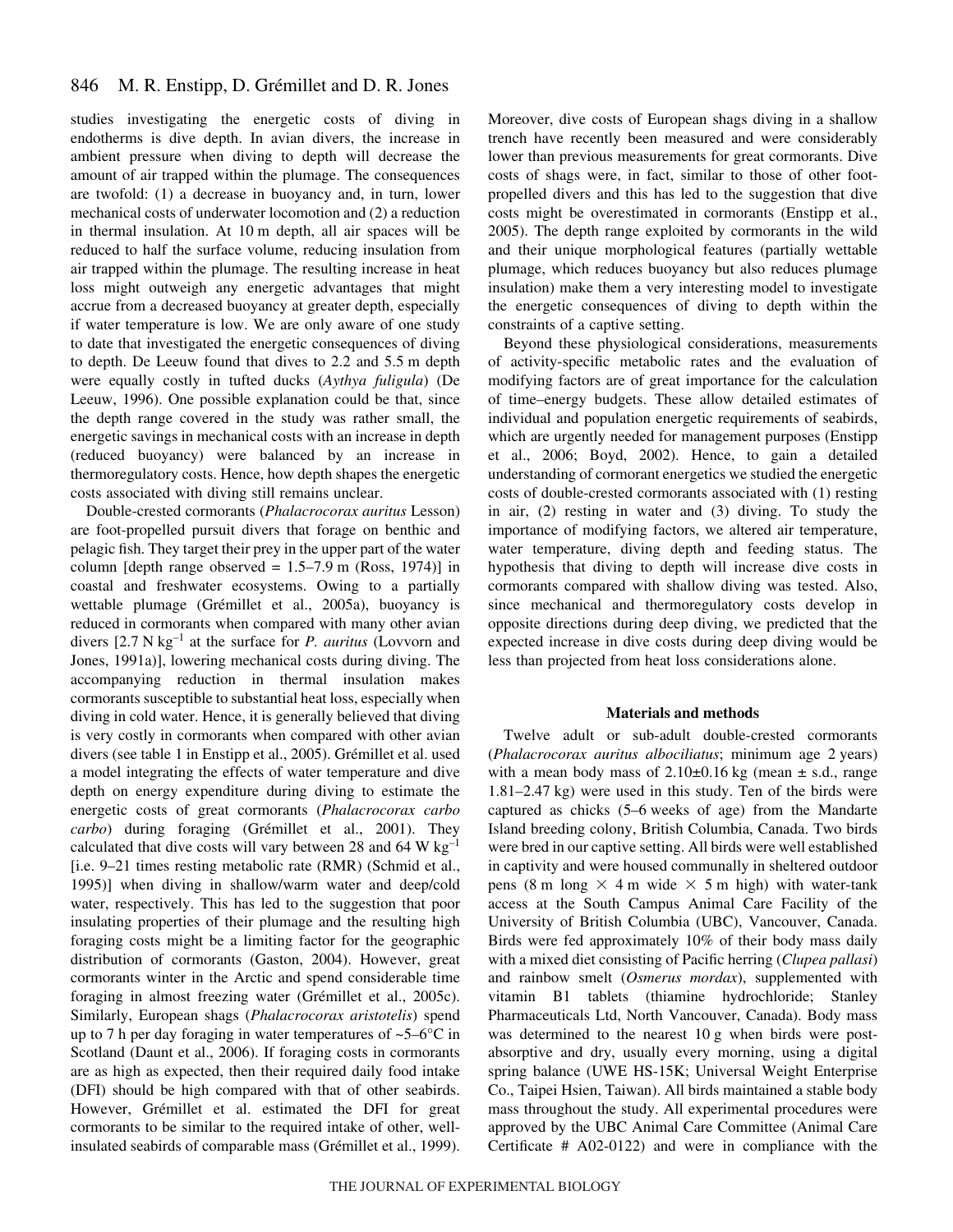

principles promulgated by the Canadian Council on Animal Care.

# *Diving facilities and training protocol*

Birds were split into groups of four individuals, which were housed either within the shallow dive setting, the deep dive setting or in their outdoor pen. In the shallow dive setting, the entire surface of the tank (16.5 m long  $\times$  2 m wide  $\times$  1.5 m deep) was covered with flexible PVC mesh with the exception of a small area at the one end of the tank that held a Plexiglas dome inside a frame, which served as a respiration chamber. Birds were trained to submerge from within this Plexiglas dome, swim to the opposite end of the tank to pick up a

Fig. 1. Side view and dimensions of the shallow  $(A)$  and deep  $(B)$  dive tanks and the respirometry set-up in the laboratory hut. 'F' indicates the feeding spot, where birds picked up chopped herring pieces. The approximate underwater routes taken by the birds are indicated by arrows, with arrowheads indicating the direction of locomotion.

O2 analyser

CO2 analyser

Main pum 80 l min

–1

.......

chopped herring piece and return to the dome to swallow their prey ('shallow horizontal dives'; Fig. 1A). Similarly, in the deep dive setting, the surface of the tank (5 m diameter  $\times$  10 m deep) was covered and birds were trained to dive from within the dome. Birds dived to the bottom of the tank, where they picked up chopped herring pieces from a suspended feeding platform ('deep vertical dives'; Fig. 1B) before surfacing into the respiration dome. Cormorants were rotated between the various settings throughout the experimental period. They were trained for a period of at least 2 weeks in a particular setting before data collection started. Our aim was to collect measurements from eight birds for each condition. For practical reasons, however, the number of individuals used for the various trials differed (range 7–10 individuals; see Table 1). Double-crested cormorants in British Columbia forage in both saltwater and freshwater, and the consequences for their buoyancy are negligible (see fig. 7 in Lovvorn and Jones, 1991b). Hence, both tanks were filled with freshwater, which was continuously replaced at a water turnover rate of approximately  $30\,\mathrm{l}\,\mathrm{min}^{-1}$  for the shallow dive tank and  $1001 \text{ min}^{-1}$  for the deep dive tank. Because of this continuous mixing, water temperature in both tanks was homogenous (no stratification) and this was checked by running temperature profiles for both tanks throughout the seasons (max. temperature difference between top and bottom in the deep dive tank was  $\pm$  2°C).

#### *Respirometry system*

Oxygen consumption rates  $(\dot{V}_{O2})$  were measured using an open-circuit respirometry system (Sable Systems, Henderson, NV, USA). To measure the metabolic rate during diving, we used a transparent Plexiglas dome in the shape of a truncated pyramid as a respiration chamber (0.6 m long  $\times$  0.6 m wide  $\times$  $0.4$  m high; volume 50 litres), which was partially immersed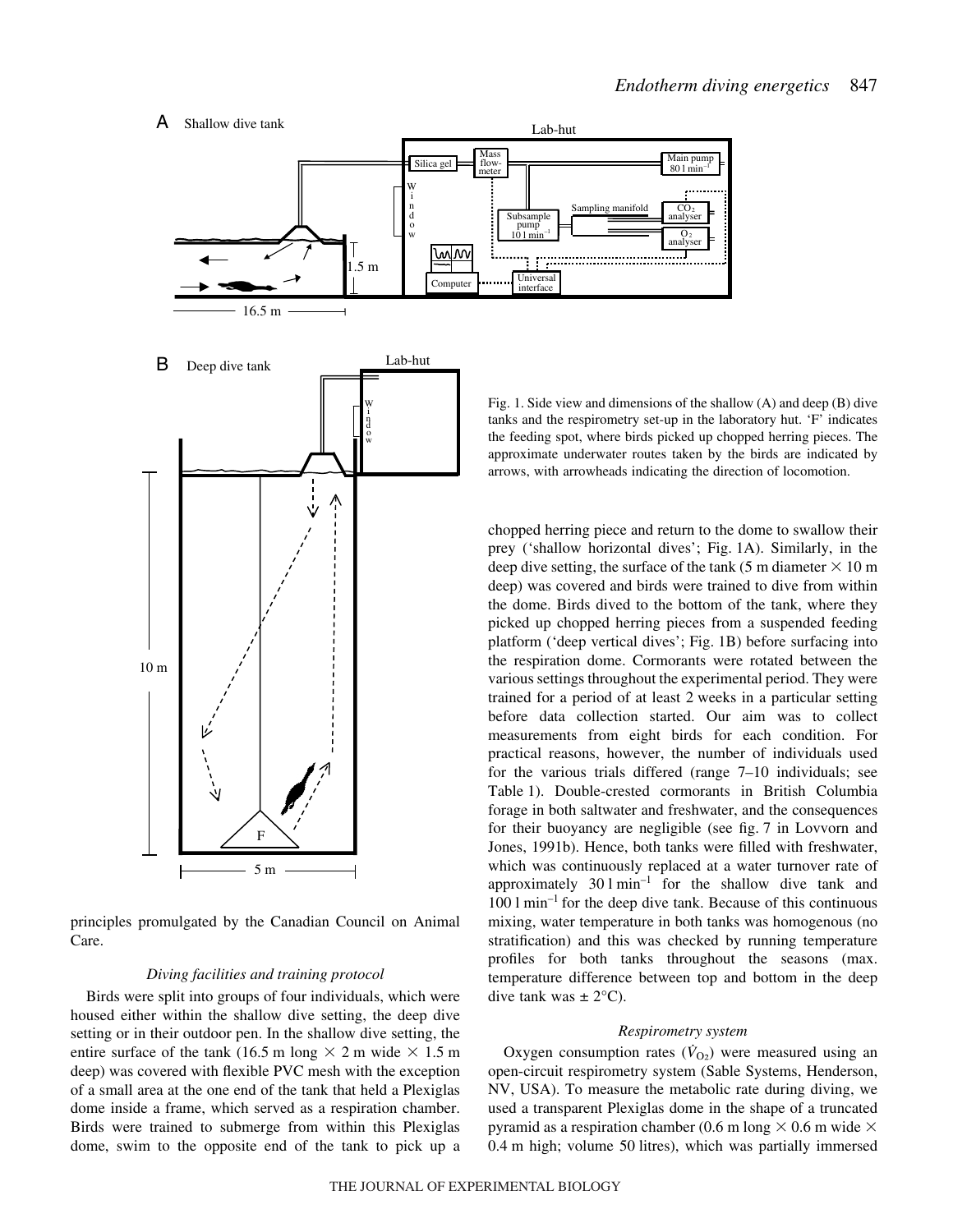| $\overline{a}$                                                                                                |  |
|---------------------------------------------------------------------------------------------------------------|--|
|                                                                                                               |  |
|                                                                                                               |  |
|                                                                                                               |  |
|                                                                                                               |  |
|                                                                                                               |  |
|                                                                                                               |  |
|                                                                                                               |  |
|                                                                                                               |  |
| ì                                                                                                             |  |
| ì                                                                                                             |  |
| j<br>í                                                                                                        |  |
|                                                                                                               |  |
|                                                                                                               |  |
|                                                                                                               |  |
|                                                                                                               |  |
|                                                                                                               |  |
| ξ                                                                                                             |  |
|                                                                                                               |  |
| ı                                                                                                             |  |
|                                                                                                               |  |
| $\overline{a}$                                                                                                |  |
|                                                                                                               |  |
|                                                                                                               |  |
| j                                                                                                             |  |
| ļ                                                                                                             |  |
| .<br>.<br>.                                                                                                   |  |
|                                                                                                               |  |
|                                                                                                               |  |
|                                                                                                               |  |
|                                                                                                               |  |
|                                                                                                               |  |
| 1                                                                                                             |  |
| i                                                                                                             |  |
|                                                                                                               |  |
| I                                                                                                             |  |
| ļ                                                                                                             |  |
| י<br>י                                                                                                        |  |
|                                                                                                               |  |
| i                                                                                                             |  |
| $\overline{a}$                                                                                                |  |
| i                                                                                                             |  |
| í<br>í<br>;                                                                                                   |  |
| انتخاب                                                                                                        |  |
|                                                                                                               |  |
| i                                                                                                             |  |
|                                                                                                               |  |
|                                                                                                               |  |
| $\overline{\phantom{a}}$                                                                                      |  |
| ;<br>;                                                                                                        |  |
| ֺ֚                                                                                                            |  |
|                                                                                                               |  |
| ţ                                                                                                             |  |
| $\overline{a}$                                                                                                |  |
|                                                                                                               |  |
| ļ                                                                                                             |  |
|                                                                                                               |  |
| ļ                                                                                                             |  |
| I                                                                                                             |  |
| l                                                                                                             |  |
| ֖֖֖֖֖֖֖֧֖֖֧֖֧֖֖֖֧֚֚֚֚֚֚֚֚֚֚֚֚֚֚֚֚֚֚֚֚֚֚֚֚֚֚֚֚֚֚֚֚֚֚֚֬֝֝֓֞֝֬֝<br>֖֖֖֢ׅ֢ׅ֪ׅ֪ׅ֪ׅׅ֧ׅ֖֧֖֚֚֚֚֚֚֚֚֚֚֚֚֚֚֚֚֚֚֚֚֬֝֝֬֝֬ |  |
|                                                                                                               |  |

| Warm<br>Post-absorptive<br>Resting in water<br><b>BMR</b> |                  | Oxygen                                  | Energy                              |                          | Dive                | Surface             |                            |                       |                |                 |
|-----------------------------------------------------------|------------------|-----------------------------------------|-------------------------------------|--------------------------|---------------------|---------------------|----------------------------|-----------------------|----------------|-----------------|
|                                                           | Temperature<br>ၟ | $(ml \min^{-1} kg^{-1})$<br>consumption | expenditure<br>$(W \text{kg}^{-1})$ | $(\times$ BMR)<br>Factor | duration<br>$\odot$ | duration<br>$\odot$ | <b>Dive/pause</b><br>ratio | No. dives<br>per bout | $\geq$         | n               |
|                                                           | $22.1 \pm 1.0$   | $13.97 \pm 1.57$                        | 4.59±0.51                           |                          |                     |                     |                            |                       | $\supseteq$    | 27              |
|                                                           | $15.0 + 0.7$     | $32.98 + 5.32$                          | $10.83 \pm 1.75$                    | 2.4                      |                     |                     |                            |                       | ∞              | $\overline{24}$ |
| Cold                                                      | $7.9 + 0.0$      | 44.54±6.81                              | $14.62 \pm 2.23$                    | 3.2                      |                     |                     |                            |                       | ∞              | $\overline{c}$  |
| Wam<br>Absorptive                                         | $14.6 \pm 1.1$   | $33.16 \pm 5.02$                        | $11.11 \pm 1.68$                    | 2.4                      |                     |                     |                            |                       |                | 36              |
| Warm<br>Post-absorptive<br>Shallow diving                 | $16.4 \pm 1.1$   | $61.33 + 5.91$                          | $20.14 \pm 1.94$                    |                          | $23.5 \pm 2.6$      | $20.0 + 7.5$        | 2.045                      | $17.3 \pm 7.0$        |                | $\frac{1}{2}$   |
| Cold                                                      | $7.5 \pm 0.1$    | $71.06 + 4.80$                          | $23.33 \pm 1.58$                    | $\frac{4}{1}$ 5.1        | $19.1 \pm 3.2$      | $21.3 + 8.2$        | $1.4 \pm 0.3$              | $9.7 + 3.3$           |                | 45              |
| Warm<br>Absorptive                                        | $15.5 \pm 1.2$   | $61.34 \pm 6.34$                        | $20.55 \pm 2.12$                    | 4.5                      | $23.9 + 2.9$        | $24.9 + 9.8$        | $.5 \pm 0.6$               | $14.9 + 5.2$          | ໑              | $\mathcal{S}$   |
| Cold                                                      | $7.3 \pm 0.1$    | 74.05±6.19                              | $24.81 + 2.07$                      | $\overline{5.4}$         | $23.1 \pm 0.9$      | $26.8 + 9.8$        | $1.3 \pm 0.5$              | $8.9 + 3.4$           | $\overline{ }$ | 23              |
| Deep diving                                               |                  |                                         |                                     |                          |                     |                     |                            |                       |                |                 |
| Warm<br>Post-absorptive                                   | $13.9 \pm 1.2$   | 76.08±2.61                              | 24.98±0.86                          | 5.4                      | $21.2 + 3.6$        | $14.4 + 4.3$        | $1.7 + 0.4$                | $3.8 + 0.7$           |                |                 |
| Cold                                                      | $7.6 \pm 1.4$    | $83.65 \pm 4.00$                        | 27.46±1.3                           | 6.0                      | $19.1 \pm 1.3$      | $13.3 \pm 2.7$      | $1.7 + 0.4$                | $3.9 \pm 0.4$         |                | 55              |
| Warm<br>Absorptive                                        | $13.9 \pm 1.2$   | 77.66±3.20                              | $26.02 \pm 1.07$                    | 5.7                      | $21.4 + 3.9$        | $14.6 \pm 3.8$      | $1.7 \pm 0.3$              | $4.5 \pm 1.3$         |                | 5               |
| Cold                                                      | $7.7 \pm 1.3$    | 87.40±5.68                              | 29.28±1.90                          | 6.4                      | $19.3 \pm 1.8$      | $12.9 \pm 2.8$      | $1.7 + 0.4$                | $4.7 \pm 0.6$         | 1              | $\frac{8}{3}$   |

temperature in all other cases. Effects of body mass were removed from data following Packard and Boardman (Packard and Boardman, 1999); see Materials and methods for details. 'Factor' is the energy expenditure of the respective activity expressed in multiples of BMR. All behavioural parameters given for 'deep diving' exclude individual shallow dives that 'Factor' is the energy expenditure of the respective activity expressed in multiples of BMR. All behavioural parameters given for 'deep diving' exclude individual shallow dives that temperature in all other cases. Effects of body mass were removed from data following Packard and Boardman (Packard and Boardman, 1999); see Materials and methods for details. birds might have performed during a deep dive trial. N gives the number of birds, while n refers to the number of trials. *N* gives the number of birds, while *n* refers to the number of trials. birds might have performed during a deep dive trial. Values are grand m

and received outside air through small holes on its four sides just above the waterline. Similarly, to measure metabolic rate during resting in air, we used a 55-litre bucket (0.35 m diameter  $\times$ 0.65 m high) with an airtight Plexiglas lid, and air was drawn in *via* four small side holes near its bottom. Air from the respiration chambers was fed directly into the laboratory, which was set up inside a hut adjacent to the dive tanks  $(Fig. 1)$ . The main airflow from the respiration chamber was dried using silica gel before being led into a mass-flowmeter (Sierra Instruments Inc., Monterrey, CA, USA), which automatically corrected the measured flow to STPD (273 K and 101.3 kPa). A sub-sample of  $101 \text{ min}^{-1}$  was bled into a manifold from which an oxygen (paramagnetic  $O_2$ -analyser PA-1B, Sable Systems; resolution  $0.0001\%$ ) and  $CO<sub>2</sub>$  analyser (Beckman LB2 Medical  $CO_2$ -analyser, Schiller Park, IL, USA; resolution 0.01%) sampled in parallel. All connections between the various components of the respirometry system were made with gas-impermeable  $Tygon^{TM}$  tubing.

Air flow through the respiration chamber was maintained at  $\sim 10 \text{ l min}^{-1}$  during the resting-inair trials, at  $\sim$ 45 l min<sup>-1</sup> during the resting-inwater trials and at  $\sim 80 \text{ l min}^{-1}$  during the dive trials using a vacuum pump (Piston pump, Gast Manufacturing Inc., Benton Harbour, MI, USA). Oxygen concentration inside the respiration chamber was above 20.5%, and  $CO<sub>2</sub>$ concentration was below 0.4% during all trials. The gas analysers were calibrated before each trial using 99.995% pure  $N_2$ , 1.03%  $CO_2$ (PraxAir, Richmond, BC, Canada) and outside air (set to 20.95%  $O_2$  and 0.03%  $CO_2$ ). Analyser drift was minimal but, if any occurred, it was corrected for during data analysis. Before a trial, the entire system was tested for leaks by infusing pure  $N_2$  gas. Time delay between air leaving the respiration chamber and arriving at the gasanalysers was calculated by dividing the total volume of the tubing and drying columns by the flow rate. The delay was found to be 18 s (resting in air) and 11 s (resting in water and diving) for the oxygen analyser and 21 s (resting in air) and 11 s (resting in water and diving) for the  $CO<sub>2</sub>$ analyser. These delay times were taken into account when calculating  $\dot{V}_{\text{O}_2}$  and  $\dot{V}_{\text{CO}_2}$  and relating them to diving events. The time constants of the respiration chambers were calculated to be 5.5 min for resting in air, 67 s for resting in water and 37.5 s for diving. Data from the flowmeter and the gas analysers were fed into a universal interface (16 bits resolution, Sable Systems) and average values were recorded every 1 s (resting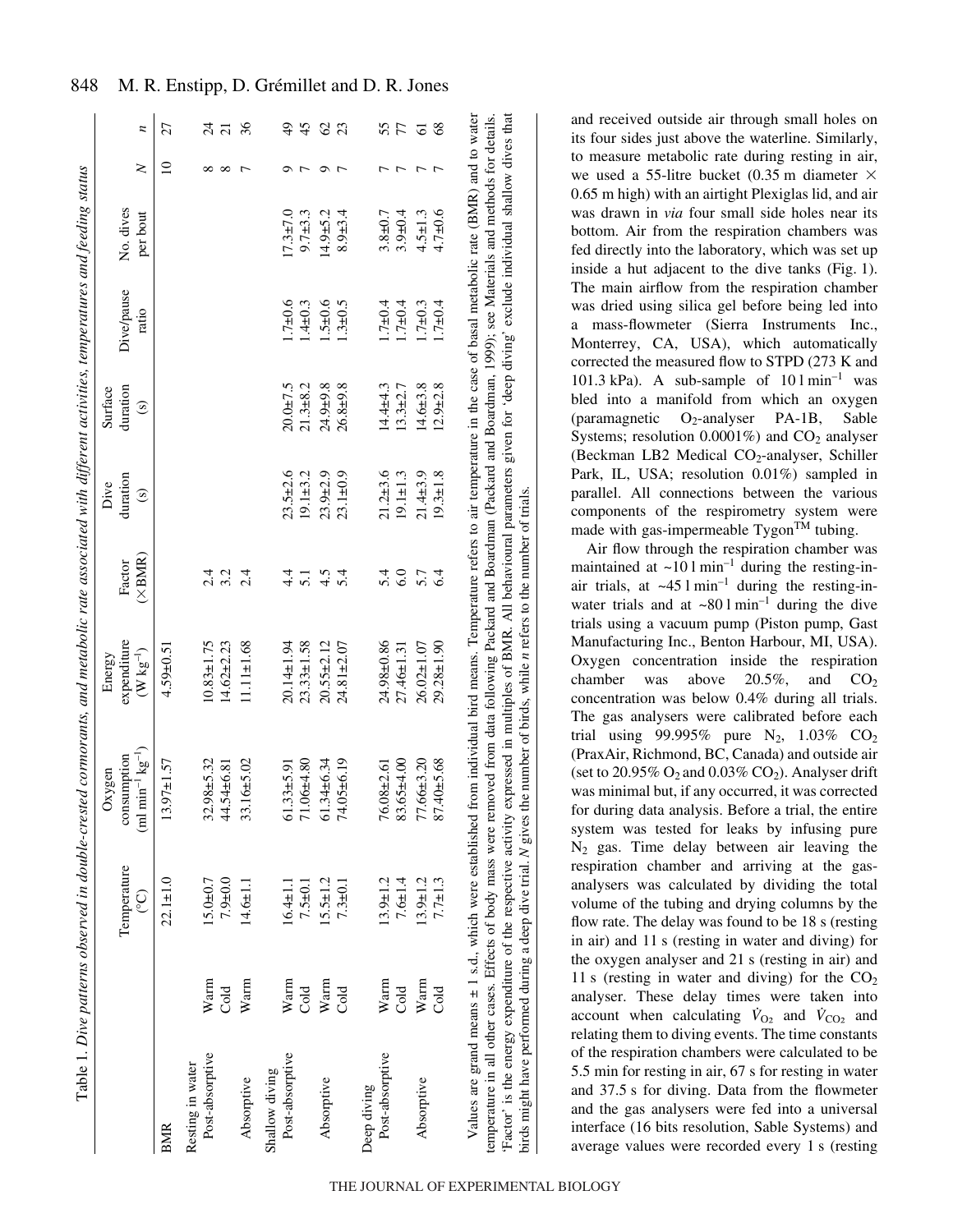in water and diving) or  $5s$  (resting in air) onto a desktop computer using Datacan (Sable Systems).

# *Resting metabolism*

Basal metabolic rate (BMR) was measured during the day (08.00–18.00 h) while birds were resting, post-absorptive and within their thermo-neutral zone (mean air temperature was 22.1±1.7°C; range 18.3–25.4°C; lower critical temperature for our birds, calculated after the equation given by Ellis and Gabrielsen, 2002, should be 8–9°C). Birds were fasted overnight (for at least 15 h) before being placed inside the metabolic chamber. After the initial disturbance, birds calmed down quickly and sat quietly in the darkened chamber for the remainder of the trial. A stable  $V_{O_2}$  was typically reached within the first hour of these  $3-5$  h-long trials. Air temperature in the respiration chamber was monitored using a digital thermometer (Oregon Scientific, Portland, OR, USA) and usually did not differ from outside air temperature by more than  $\pm 2^{\circ}$ C. Birds were familiarized with the procedure on at least three occasions before data collection began. BMR was determined from at least three trials per bird. To investigate the effect of air temperature on resting metabolism, measurements were also conducted at various temperatures ranging from 6 to 25°C.

# *Resting in water*

The metabolic costs associated with resting in water were measured in separate trials during which birds floated calmly inside the dome, on the water surface of the shallow dive tank. A metal grid mounted about 30 cm below the base of the respiration chamber prevented birds from submerging. After the initial disturbance, when introduced into the chamber, birds calmed down quickly and a stable  $V_{O_2}$  was typically established within 10 min. Trials lasted 30 min, during which undisturbed birds were observed from inside a hut through a tinted glass window (Fig. 1A). Birds were familiarized with the procedure on at least three occasions before data collection started. To investigate the effect of water temperature on metabolic rate when resting in water, we conducted trials in water temperatures ranging from 7.8 to 15.6°C. The effect of feeding (heat increment of feeding, HIF) on the metabolic rate during resting in water was investigated in specific trials when birds were fed a known amount of food (60 g of herring) at various times  $(30-120 \text{ min})$  before a trial. Mean water temperature during these trials was 14.6°C (range  $13.5 - 15.8$ °C).

# *Diving metabolism*

Diving metabolic rate was measured in all birds during shallow and deep diving at water temperatures ranging from 6.1 to  $17.5^{\circ}$ C. Water temperature was measured 10 cm below the surface after each set of trials. At the beginning of a trial a bird was captured, weighed and placed inside the respiration chamber. A trap door at the bottom of the dome prevented the bird from submerging directly. When the bird floated calmly and a stable  $\dot{V}_{O_2}$  was established (usually within 5–10 min) the trap door was opened through a remote pulley system, and diving activity began. During a trial, birds dived continuously to the opposite end of the shallow dive tank or to the bottom of the deep dive tank. Through the tinted glass window in the laboratory hut (Fig. 1) it was possible to observe the surface behaviour of the birds without causing any disturbance. To monitor the behaviour of birds underwater, submersible cameras (Lorex, MBrands, Scarborough, ON, Canada) were positioned within the tanks and connected to a multiplexer (EverFocus Electronics Corp., Taipei, Taiwan) and a video monitor inside the hut. This was especially important in the deep dive setting, where dives were classified as deep (diving to the bottom) or shallow (diving to less than 3 m depth). Birds typically started a dive bout with an exploratory shallow dive before performing a series of deep dives to the bottom of the tank. Similarly, they terminated a deep diving bout by either remaining at the surface or by switching back to shallow diving. To avoid a mixture of shallow and deep dives within a deep dive trial as much as possible, the trap door was closed, preventing birds from submerging, as soon as it became apparent that birds would not return to depth. Deep dive trials during which birds spent more than 30% of the overall time spent submerged at shallow depths were excluded from the analysis. All relevant behaviour of the birds was marked onto the respirometry traces, so that behaviour as well as dive and surface events could be related to the respirometry recordings. The majority of shallow dive trials lasted  $\sim$ 20–30 min, during which birds dived voluntarily and without any interference. Here, a trial was terminated by remotely closing the trap door when a bird remained at the surface for more than 10 min. In the deep dive setting, birds were not motivated to dive to the bottom of the tank unless food was placed there. Hence, birds ingested small herring pieces during all deep dive trials. Preliminary results from experiments during which cormorants were fed a similar amount of herring while resting in air showed that metabolic rate was not increased during the first 10 min after ingestion (M. R. Enstipp, D. Grémillet and D. R. Jones, unpublished data). Consequently, the duration of deep dive trials was kept within this time frame. Therefore, 'postabsorptive deep dive trials' refers to trials where birds had been fasted overnight (at least 15 h) beforehand but ingested small amounts of herring during the trial.

To investigate the effect that feeding (HIF) might have on diving metabolic rate, dive trials were conducted in both the post-absorptive and absorptive state. For the absorptive trials, birds were fed a known amount of food  $(60 g)$  of herring) at various times  $(30-150 \text{ min})$  before a trial. Trials were conducted in the mornings and afternoons with a maximum of two dive trials per bird per day.

# *Stomach temperature*

In parallel with the respirometry measurements, temperature loggers (MiniTemp-xl, earth&OCEAN Technologies, Kiel, Germany; length 70 mm, diameter 16 mm, mass 25 g, resolution 0.03K) were employed for all birds to measure stomach temperature during the dive trials and when birds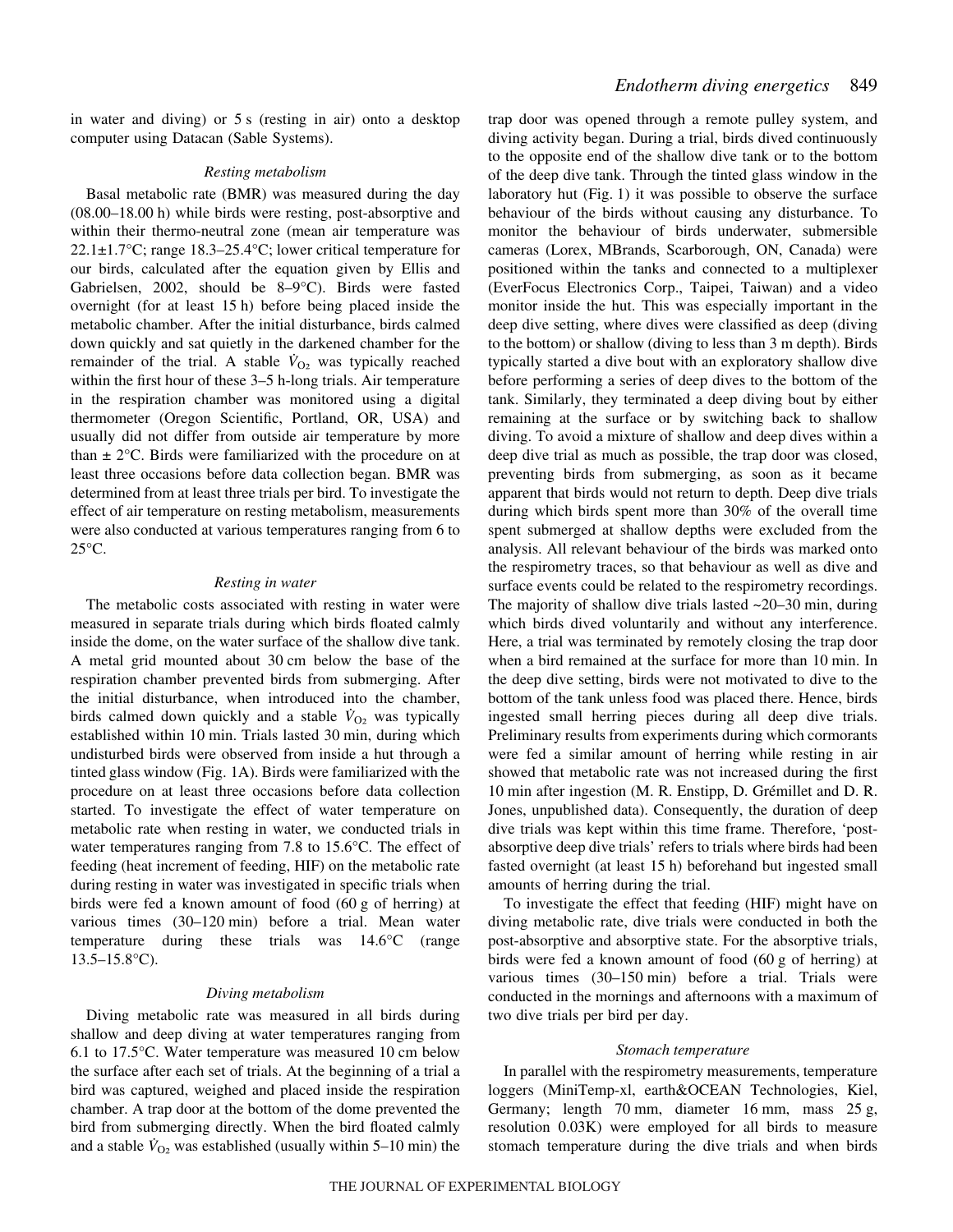rested in water. Stomach temperature should reflect abdominal body temperature during post-absorptive trials if no food is ingested. Temperature loggers were programmed to record stomach temperature every 10 s and were fed to the birds inside a herring. The loggers were equipped with a spring crown and were not regurgitated by the birds but retrieved when the memory was filled, after about 10 days (Wilson and Kierspel, 1998). After retrieval, the data were downloaded onto a laptop computer, and the logger was cleaned, re-programmed and refed to the bird.

#### *Plumage air volume*

To determine body insulation and allow comparison with other cormorant species, we measured the total plumage air volume in six bird carcasses (mean body mass  $2.04\pm0.35$  kg) according to previously published methods (Grémillet et al., 2005a; Wilson et al., 1992b). The only difference in our assessment was that we collected the water displaced by the submerged carcass in a beaker and determined its volume using a precision balance, assuming a density of  $0.9982$  g ml<sup>-1</sup> for water at 20°C.

#### *Stroke frequency and work against buoyancy*

Underwater filming allowed the calculation of stroke frequencies (strokes  $s^{-1}$ ) during diving as an indicator of locomotor effort. For deep (vertical) diving, we calculated stroke frequencies during descent (near top and near bottom) and bottom phase, while for shallow (horizontal) diving it was calculated for a position about halfway along the shallow dive tank. To this end, we recorded the video signal together with the signal of a video date time generator (RCA, resolution 0.1 s) onto VHS tape. Video analysis was performed on 10 sequences per bird for each category by counting the total number of strokes per sequence and dividing by the time elapsed. Duration of selected sequences ranged between 1 and 5 s. We also estimated the mechanical work conducted against buoyancy during deep (vertical) and shallow (horizontal) diving. To this end, we calculated the buoyancy of a 2.1 kg cormorant at the surface by adding the buoyancy of the respiratory system, the plumage and body tissues. We estimated the air volume in the respiratory system from the equation given by Lasiewski and Calder (Lasiewski and Calder, 1971) ( $V_{resp}$ =0.1608 $M_b^{0.91}$ ), where  $M_b$  is body mass, and used our measurement of plumage air volume. The buoyancy of air was taken as  $9.79 \text{ N}$  l<sup>-1</sup>, and the buoyancy of body tissues as  $-0.659 \text{ N kg}^{-1}$  (Lovvorn et al., 1999). During descent, hydrostatic pressure increases at a constant rate of  $10 \text{ kPa m}^{-1}$  of depth, so that the air volume decreases by a factor of  $10/(n+10)$ , where *n* is depth in metres. By contrast, the buoyancy of body tissues does not change with water depth (Lovvorn et al., 1999). Mechanical work per second (*W*, in Joules) against buoyancy during descent in deep (vertical) dives was calculated as:

$$
W = FB D , \t\t(1)
$$

where  $F_B$  is the buoyant force at a given depth in Newtons and

 $D$  is the vertical distance moved in metres during 1 s. It took cormorants  $\sim$ 10 s to reach the tank bottom (10 m); hence, we assumed a vertical descent speed of  $1 \text{ m s}^{-1}$  to model the changes in mechanical work against buoyancy during descent. To calculate the work against buoyancy during shallow (horizontal) diving, we assumed that birds swam at a depth of 1 m (which was typically observed, apart from the very short periods of descent and ascent). The distance  $(D_s)$  that a bird would float upward during the stroke cycle duration (*t*) and that has to be offset by the bird is given by:

$$
D_{\rm s} = U_0 t + \frac{1}{2} a_{\rm B} t^2, \tag{2}
$$

where  $U_0$  is initial upward velocity (equal to zero) and  $a_B$  is acceleration due to buoyancy, given by  $F_B/M_b$  (Lovvorn et al., 1991). *t* was calculated as the inverse of observed stroke frequency. Substituting  $D$  in Eqn 1 by  $D<sub>s</sub>$  yields the work against buoyancy per stroke cycle during horizontal swimming; this value was then multiplied by stroke frequency to arrive at the work against buoyancy per second underwater. To contrast the work conducted against buoyancy during deep (vertical) and shallow (horizontal) diving, we calculated the cumulative work against buoyancy during a 20 s dive for both situations. For deep (vertical) diving, a 20 s dive was split into a 10 s descent phase (Eqn 1), a 2 s bottom phase (Eqn 2) and a 8 s ascent phase (passive). For shallow (horizontal) dives, we only considered the bottom phase.

#### *Data analysis and statistics*

In a preliminary analysis, oxygen consumption rates  $(\dot{V}_{O2})$ were calculated using equation 3b given by Withers (Withers, 1977), which indicated a respiratory exchange ratio (RER) of 0.73 in post-absorptive birds resting in air. However, during some of the dive trials, these values seemed unreasonably low, probably because  $CO<sub>2</sub>$  was absorbed by the water or because of non-pulmonary  $CO<sub>2</sub>$  loss by our birds (Walsberg and Wolf, 1995). Hence, for our analysis, we assumed a *RER* of 0.71 for all post-absorptive trials and 0.8 for all absorptive trials and used equation 3a from Withers (Withers, 1977) to calculate  $V_{\text{O}_2}$ .

Metabolic rate during resting in air was calculated from the lowest 15-min running average value of  $V_{\text{O}_2}$ . Similarly, metabolic rate during resting in water was taken as the average from the lowest and stable 10 min section of  $\dot{V}_{O_2}$  from each 30 min trial. Our respirometry system was sufficiently fast to allow separation of individual dive and surface events. However, since we were interested in obtaining an estimate of the energetic costs associated with foraging activity, we decided to calculate diving metabolic rate  $(MR_d)$  as the average value of  $V_{O_2}$  during a dive bout from its start until 30 s after the last dive in a bout:

$$
MR_{d} (V_{O_2 \text{ dive}}) = V_{O_2 \text{ total dive bout}} / (\Sigma t_{\text{live}} + \Sigma t_{\text{surface}}), \quad (3)
$$

where  $\Sigma t_{\text{dive}}$  and  $\Sigma t_{\text{surface}}$  are the sum of all dive and surface durations in a dive bout, respectively. A dive bout was characterised by continuous diving activity and ended, by definition, when birds remained at the surface for longer than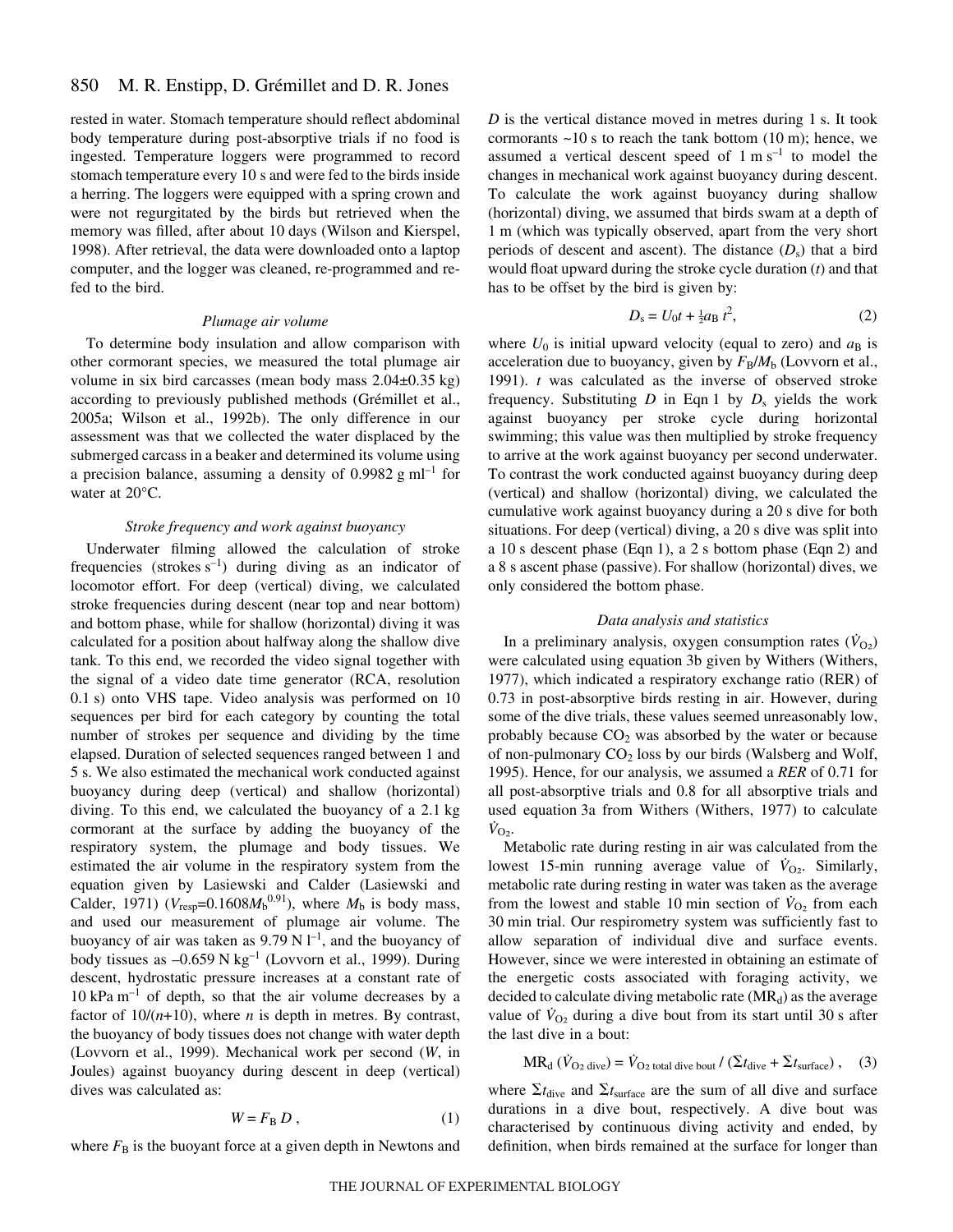Table 2. *Equations for linear regressions of energy expenditure (W·kg–1) against temperature for double-crested cormorants during resting and diving*

|                                    | Temperature $(^{\circ}C)$ | Intercept         | Slope             | Ν  | $\boldsymbol{n}$ |      |       | P       |
|------------------------------------|---------------------------|-------------------|-------------------|----|------------------|------|-------|---------|
| Resting in air (post-absorptive)   | $16.6(6.2 - 25.4)$        | $7.223 \pm 0.29$  | $-0.127\pm0.02$   | 10 | 62               | 0.71 | 20.30 | < 0.001 |
| Resting in water (post-absorptive) | $11.7(7.8-15.6)$          | $19.484 \pm 0.82$ | $-0.581 \pm 0.07$ |    | 45               | 0.78 | 22.57 | < 0.001 |
| Shallow diving (post-absorptive)   | $12.1(7.1-17.5)$          | $26.805 \pm 0.46$ | $-0.410\pm0.03$   | Q  | 94               | 0.79 | 34.09 | < 0.001 |
| Shallow diving (absorptive)        | $13.1(7.0-17.1)$          | $28.732\pm0.78$   | $-0.521 \pm 0.05$ |    | 85               | 0.69 | 18.82 | < 0.001 |
| Deep diving (post-absorptive)      | $10.2(6.1-15.4)$          | $30.844 \pm 0.43$ | $-0.413 \pm 0.04$ |    | 132              | 0.57 | 14.11 | < 0.001 |
| Deep diving (absorptive)           | $10.7(6.1-15.4)$          | $32.554\pm0.52$   | $-0.473 \pm 0.05$ |    | 129              | 0.60 | 12.23 | < 0.001 |

Equations were determined by multiple linear regression that takes into account variability between subjects (Glantz and Slinker, 1990). Effects of body mass were removed from data following Packard and Boardman (Packard and Boardman, 1999); see Materials and methods for details. Values are means  $\pm$  s.e.m. Temperature (mean and range) refers to air temperature in case of 'resting in air' and to water temperature in all other cases. *N* gives the number of birds, while *n* refers to the number of trials.

100 s [using a log-survivorship plot as bout ending criterion (Slater and Lester, 1982)] or when the trap door was closed (deep diving). Birds typically started to dive from the moment the trap door was opened. Because of the intrinsic time constant of our system, however, it took approximately 1 min before our system stabilised at an equilibrium point. Dives performed during this time were excluded from analysis. Oxygen consumption rates (ml  $O_2$  min<sup>-1</sup>) were transformed to energy expenditure using the caloric equivalent corresponding to the assumed RER. We used a conversion factor of 19.7 kJ  $l^{-1}$  O<sub>2</sub> for post-absorptive trials (RER=0.71) and 20.1 kJ  $l^{-1}$  O<sub>2</sub> for absorptive trials (RER=0.8) (Schmidt-Nielsen, 1997) to transform these values to Watts. Massspecific metabolic rate (MR in  $Wkg^{-1}$ ) is given by  $19.7\dot{V}_{O_2}/60M_b$  for post-absorptive trials and by  $20.1\dot{V}_{O_2}/60M_b$ for absorptive trials, where  $M_b$  is in kg and  $\dot{V}_{02}$  is in ml  $O_2$  min<sup>-1</sup>. We removed the effects of body mass on metabolic rate following Packard and Boardman (Packard and Boardman, 1999). In brief, for all conditions investigated, we plotted the relationship between metabolic rate (whole animal) and body mass. We used the slope of the resulting relationship to adjust data to the mean body mass for our birds  $(2.1 \text{ kg})$ , i.e. data were adjusted upwards and downwards for small and large birds, respectively. The adjusted data were then divided by mean body mass to arrive at the mass-specific metabolic rates reported.

Stomach temperatures were analysed using Multitrace (Jensen Software Systems, Laboe, Germany). Resting values during the night and day were established from periods when birds were calm. Temperature recordings were averaged over a period of 6 h during the night (between 23.00 h and 05.00 h) and over periods of at least 2 h during the day (between 08.00 h and 18.00 h). The average day temperature ('day  $avg'$ ) was taken as the mean stomach temperature during the hours of daylight (from sunrise to sunset). Stomach temperatures during the various phases of the dive and resting-in-water trials were taken as averages from the first and last minute of a trial ('start' and 'end', respectively), as the single highest value during a trial ('peak') and as the entire trial average. We included only stomach temperature recordings from birds that had not

ingested food for at least 3 h in our analysis (with the exception of 'day avg' temperature), to exclude periods of decreased stomach temperature after food ingestion.

Thermal conductance (*TC*) was calculated when cormorants rested in air and water and during shallow and deep diving (post-absorptive trials only) using the following equation:

$$
TC = MR / [(T_b - T_a) SA], \qquad (4)
$$

where *TC* is in W  $m^{-2}$  °C<sup>-1</sup> and MR (metabolic rate) in W;  $T_b$ is the body temperature (mean stomach temperature during a trial) in  ${}^{\circ}C$ ,  $T_a$  is the ambient temperature in  ${}^{\circ}C$ , and *SA* is the surface area in  $m^2$ , which was estimated using Meeh's formula:  $SA = 10M_b^{0.67}$  (Drent and Stonehouse, 1971), where  $M_b$  is in g and *SA* is in cm<sup>2</sup>.

Two-way repeated measures analysis of variance (ANOVA) with Tukey pairwise multiple comparisons was used for comparison of metabolic rate during different activities at various temperatures. To investigate the effect of depth, water temperature and feeding status on cormorant diving metabolic rate we used a repeated measure ANOVA on three factors. When single comparisons were made, Student's paired *t*-test was used. The relationships between energy expenditure/ thermal conductance and air or water temperature for the various conditions (Table 2) that take into account variability between subjects were determined using repeatedmeasures multiple linear regression, with each bird being assigned a unique index variable (Glantz and Slinker, 1990). Analysis of covariance (ANCOVA) was used to compare these different relationships. Significance was accepted at *P*<0.05. All mean values are presented with standard deviation  $(\pm 1 \text{ s.d.}).$ 

# **Results**

BMR of double-crested cormorants was 13.97± 1.57 ml  $O_2$  min<sup>-1</sup> kg<sup>-1</sup>, which corresponds to an energy expenditure of  $4.59\pm0.51~W~kg^{-1}$  (Table 1, Fig. 2). Repeatedmeasure ANOVA comparisons revealed that activity (resting in air/water, shallow/deep diving, *P*<0.001, *F*=402.65) and temperature (warm *vs* cold; range 5–25°C in air and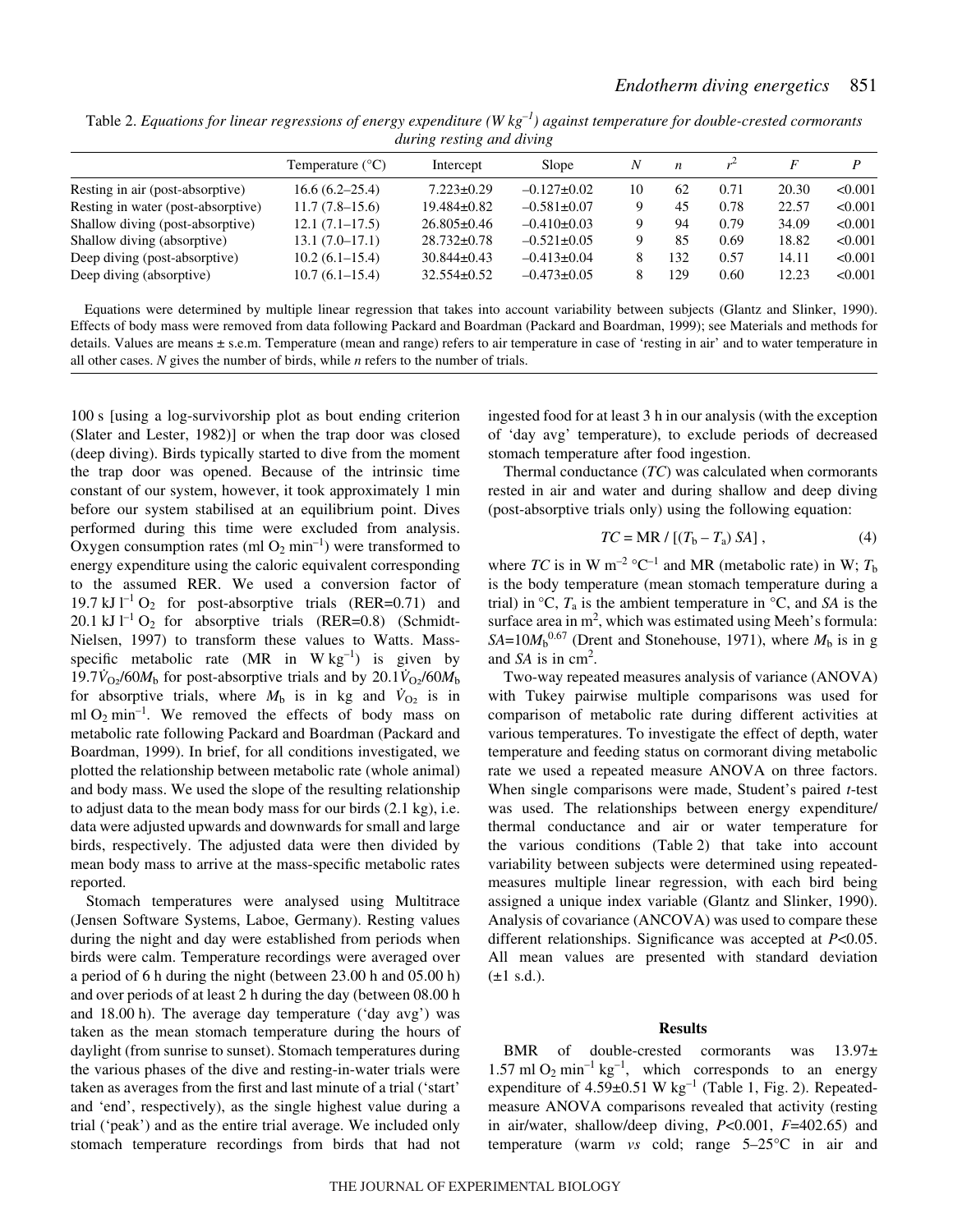

Fig. 2. Oxygen consumption rates (ml  $O_2$  min<sup>-1</sup> kg<sup>-1</sup>) of double-crested cormorants during various activities at different temperatures ('warm' and 'cold') and feeding status ('post-absorptive' and 'absorptive'). Mean temperatures when resting in air were 22.1 and 8.6°C for 'warm' and 'cold' trials, respectively. For temperature values during all other trials, see Table 1. Oxygen consumption during resting in air ('warm') was taken as basal metabolic rate. Values are grand means  $\pm$  1 s.d., which were established from individual bird means. Values above the columns indicate the number of birds used. \*Significantly different from resting (air) values. † Significantly different from respective 'warm' temperature values.

6.1–17.5°C in water; *P*<0.001, *F*=96.24) significantly affected metabolic rate (Fig. 2). Compared with the resting situation in air ('warm', which was taken as BMR), the metabolic rate of cormorants was significantly elevated when resting  $(2.4 \times BMR)$  or diving (shallow,  $4.4 \times BMR$  and deep,  $5.4\times$ BMR) in 'warm' water (Table 1).

Temperature had a significant effect on the metabolic rate of

cormorants during all activities (*P*<0.001, *F*=96.24). Resting in air at an air temperature around or below their lower critical temperature significantly elevated metabolic rate  $(Fig. 2;$ mean air temperature during 'cold' air trials: 8.6 $\pm$ 1.1<sup>o</sup>C). When resting or diving in 'cold' water, the metabolic rate of cormorants was significantly increased when compared with the respective 'warm' water trials (Table 1; Figs  $2, 3$ ). In all cases, there was a significant negative relationship between metabolic rates of double-crested cormorants during different activities and temperature, which allowed the calculation of linear regression equations (Table 2; Fig. 3). ANCOVA comparisons revealed that the slope of these relationships for all activities in water were not significantly different from each other (*P*=0.43, *F*=0.96), while the intercepts were significantly different (*P*<0.001, *F*=42.47). However, slope and intercept for 'resting in air' were significantly different from those of all other activities (*P*<0.001 for all comparisons, *F*-values between 25 and 1379).

Diving to depth was energetically more costly than conducting shallow (horizontal) dives (Figs 2, 3). Again, this difference was significant

when comparing shallow (horizontal) and deep (vertical) diving while accounting for water temperature and feeding status (*P*<0.001, *F*=83.36).

While metabolic rate was increased after feeding, this increase was not significant when the effects of temperature and activity were accounted for (*P*=0.072, *F*=5.15). In other words, metabolic rates in absorptive and post-absorptive trials

> during a particular activity (e.g. shallow diving) and at a particular temperature (e.g. 'warm') were not significantly different from each other  $(Fig. 2)$ . Furthermore, ANCOVA comparisons showed that the relationship between energy expenditure and water temperature (Table·2) was not significantly different between post-absorptive and absorptive trials during shallow (intercept, *P*=0.055; slope,  $P=0.18$ ) and deep diving (intercept, *P*=0.06; slope, *P*=0.54). However,

> Fig. 3. Energy expenditures  $(W \, kg^{-1})$  of double-crested cormorants during various activities in relation to temperature (postabsorptive trials only). Temperature refers to air temperature in the case of 'resting in air' and to water temperature in all other cases. See Table 2 for details about the regression equations and the number of trials and birds used for each category.

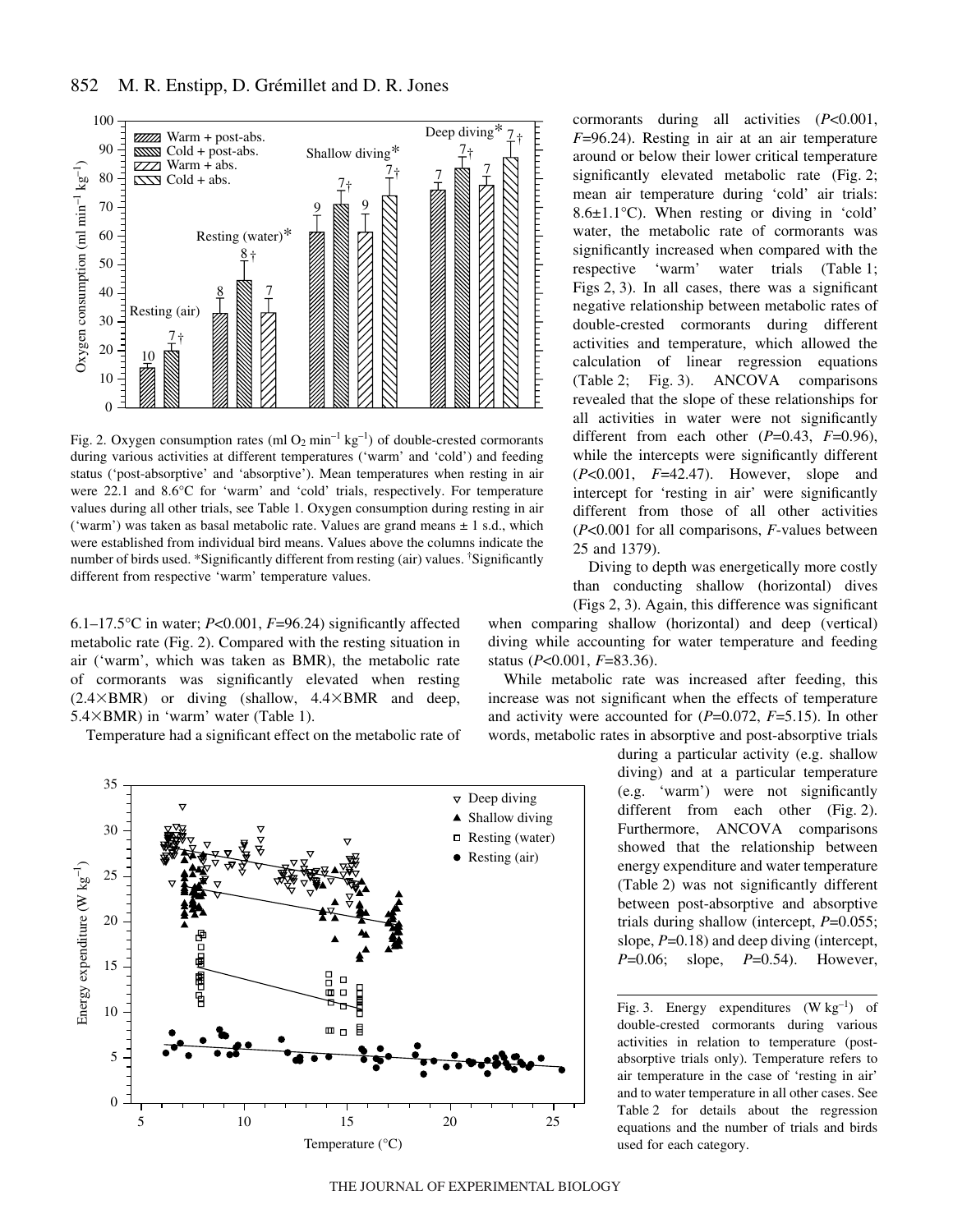metabolic rates during all absorptive trials were increased by about  $5-8\%$  above the post-absorptive level within 30 min after feeding and remained elevated for at least 2 h.

The various factors investigated in our study (activity, temperature, depth, feeding status) were interactive and additive. While diving was more costly than resting (in water and air), descending to depth increased the energetic expenses even more. Ingesting food and decreasing water temperatures further increased the energy expenditure of cormorants. As can be seen in Table 1 and Fig. 2, the highest energy expenditure observed was during deep diving in cold water after food ingestion (absorptive), when metabolic rate increased by a factor of  $6.4\times$ BMR.

Dive durations of birds were similar for shallow and deep diving. Surface duration, however, was significantly shorter during deep diving (*P*=0.019, *t*=3.42,) resulting in a higher dive/pause ratio (Table 1). Similarly, the fraction of the dive cycle (dive and succeeding surface interval) spent underwater was higher during deep diving (60.4%) than during shallow diving (53.2%).

Stroke frequency during the early descent phase of deep dives  $(3.42\pm0.25 \text{ strokes s}^{-1})$  was significantly elevated when compared with all other phases during deep and shallow diving  $(P<0.001, F=98.98; Fig. 4A)$ . Stroke frequency declined with increasing depth and reached values similar to the horizontal shallow dive situation at a depth of  $\sim 10 \text{ m}$  (Fig. 4A). In accordance with the changes in stroke frequency, glide duration between strokes increased with increasing depth. Calculated mechanical work against buoyancy declined considerably with depth during the descent phase of deep (vertical) dives, ranging from  $5.3 \text{ J s}^{-1}$  near the surface to 2.2 J  $s^{-1}$  at 10 m (Fig. 4B). Assuming a vertical descent speed of 1 m  $s^{-1}$ , the cumulative mechanical work against buoyancy during descent  $(10 s)$  would be 35.1 J. During shallow (horizontal) diving, work against buoyancy was calculated to be 2.9 J s<sup>-1</sup>, which would result in a total of 28.6 J during an equivalent 10 s period. However, while birds during shallow (horizontal) diving continued to stroke throughout a dive, birds within the deep dive tank ascended passively (after a brief bottom period) without further locomotor effort. As a consequence, total mechanical work against buoyancy during a 20 s dive was calculated to be  $57.2$  J during shallow (horizontal) diving and 36.4 J during deep (vertical) diving.

Stomach temperature showed a clear diurnal pattern in which resting temperature declined significantly from  $40.5\pm0.2^{\circ}\text{C}$  during the day to 39.4 $\pm0.2^{\circ}\text{C}$  during the night (Fig. 5). During activity, temperature increased rapidly and remained at values significantly above those at resting. During all trials (resting in water, shallow diving), stomach temperature was elevated above 42°C and did not decline significantly throughout trials lasting up to 30 min in water temperatures ranging from 7.0 to  $15.6^{\circ}$ C (Fig. 5).

With a decrease in water temperature, thermal conductance (*TC*) decreased significantly during deep (*P*<0.001, *F*=19.62) and shallow diving (*P*<0.001, *F*=24.07), while it changed little when birds rested in water (Fig. 6). Similarly, *TC* decreased



Fig. 4. (A) Stroke frequencies (strokes  $s^{-1}$ ) during deep and shallow diving in double-crested cormorants. Values are grand means established from individual bird means  $\pm$  1 s.d. (the number of birds used is indicated above each column) and are based on 10 observations per bird and category. Birds ascended passively during deep diving. \*Significantly different from shallow diving. (B) Modelled changes in mechanical work against buoyancy per s during descent for a 2.1 kg double-crested cormorant (assuming a vertical descent speed of 1 m s<sup>-1</sup>). The horizontal line indicates the point of neutral buoyancy. Note that change is greatest within the first 10 m.

significantly with a decrease in air temperature when birds rested in air (*P*<0.001, *F*=5.91).

Total plumage air volume of six double-crested cormorant carcasses was  $0.13\pm0.04$  l kg<sup>-1</sup>.

#### **Discussion**

Our study is the first detailed investigation of the combined effects of dive depth, water temperature and feeding status on the energetic requirements of a diving endotherm. Activityspecific metabolic rates and the influence of modifying factors reported in this study will also be of great importance for estimating individual and population energetic requirements of diving seabirds (Boyd, 2002; Enstipp et al., 2006).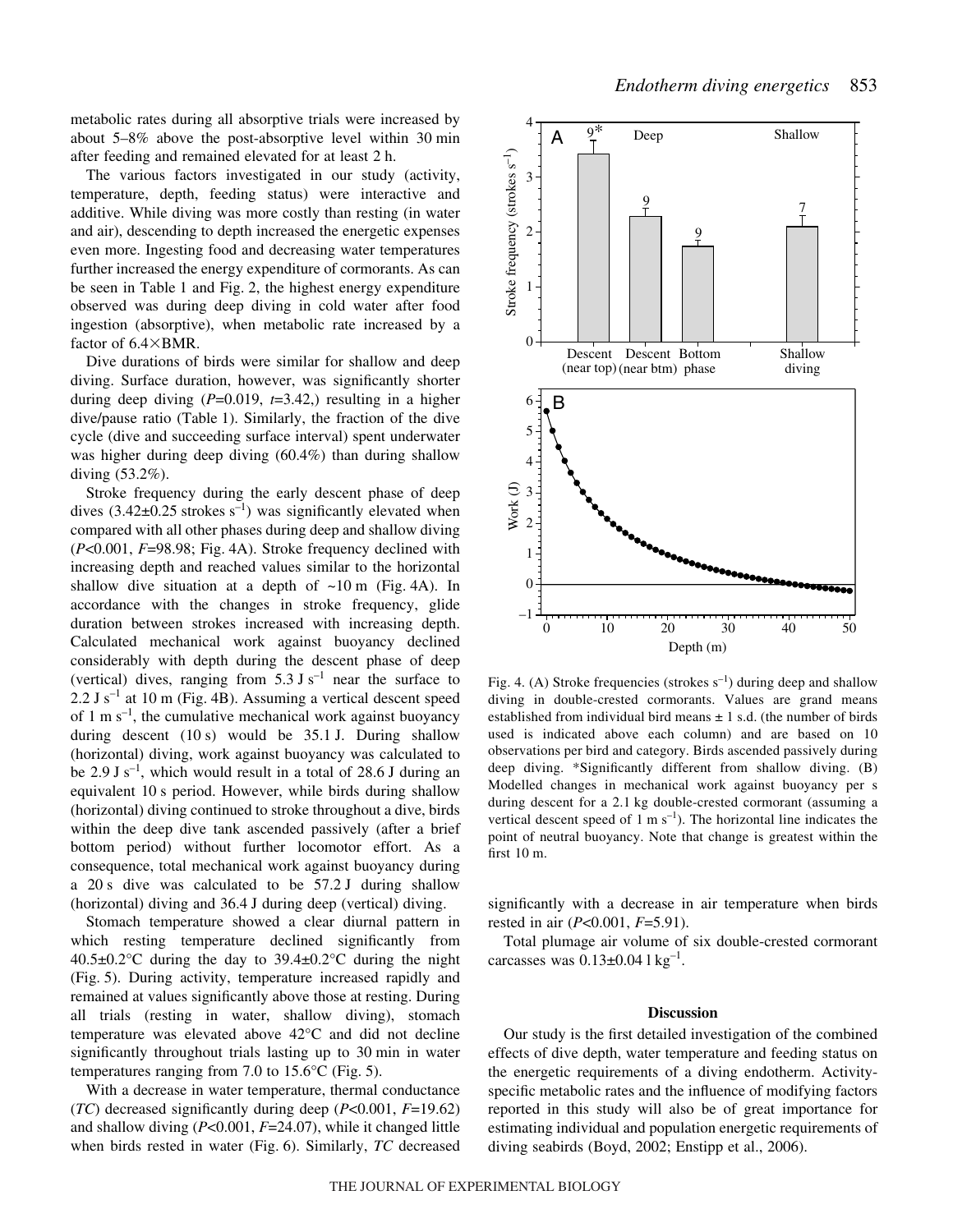

Fig. 5. Stomach temperatures (°C) of double-crested cormorants during rest at night and during the day, during resting in 'warm' and 'cold' water (triangles) and during shallow diving in 'cold' water (open circles; values are grand means  $\pm$  1 s.d.; *N*=9 birds). 'Day (avg)' is the mean stomach temperature during the hours of daylight (from sunrise to sunset), which includes periods of food ingestion. Air temperatures ranged from 10 to 26°C during the day and 0–11°C during the night. All temperature values were significantly different from the 'day rest' value. \*Significantly different from 'resting in water' values.



Fig. 6. Thermal conductance (W m<sup>-2</sup> °C<sup>-1</sup>) of double-crested cormorants at various air and water temperatures during deep and shallow diving, when resting in water and when resting in air (post-absorptive trials only). Temperature refers to air temperature in the case of 'resting in air' and to water temperature in all other cases. See Table 2 for details about the number of trials and birds used for each category. Deep diving:  $r^2$ =0.56, *P*<0.001; shallow diving:  $r^2 = 0.68$ , *P*<0.001; resting in water:  $r^2 = 0.61$ , *P*<0.06; resting in air:  $r^2 = 0.54$ , *P*<0.001.

# *Resting in air*

Over the temperature range investigated in our study (6–25°C), metabolic rate of cormorants increased slowly with a decline in air temperature (Fig. 3; Table 2). However, while metabolic rate was relatively stable between 25 and 10°C, it increased more rapidly at air temperatures below 10°C. Unfortunately, we were not able to manipulate air temperature and take measurements below 6°C, so that we could not unequivocally demonstrate the presence of a lower critical temperature (calculated to be 8–9°C).

# *Resting in water*

Resting in water increased metabolic rate of doublecrested cormorants by a factor of  $2.4 \times$  and  $3.2 \times$ BMR for 'warm' and 'cold' water, respectively (Table 1). This is considerably lower than that previously reported for great cormorants [4.5-RMR (Schmid et al., 1995)] and European shags [4.1×BMR (Enstipp et al., 2005)] but similar to Brandt's cormorants (*Phalacrocorax penicillatus*) resting in 20°C water during the day and at night  $[2.5 \times$  and  $1.6 \times$ BMR, respectively (Ancel et al., 2000); BMR predicted from Ellis and Gabrielsen (Ellis and Gabrielsen, 2002)]. Heat loss when resting at the water surface will be less than during diving, because the surface area exposed to water is smaller in the former. However, when resting in water, the temperature effect on metabolic rate was even stronger than during diving.

> Metabolic rate increased by  $\sim$ 35% within the temperature range tested (Table 1), resulting in the steepest regression slope  $(Table 2; Fig. 3)$ . This indicates that birds might be able to use some of the heat generated by muscle activity during diving to compensate for the heat loss in cold water. Inactive birds floating at the surface, however, will have to spend additional energy for thermoregulation. Similar patterns have been observed in other avian divers, like tufted ducks (Bevan and Butler, 1992) and macaroni penguins (*Eudyptes chrysolophus*) (Barré and Roussel, 1986). In 6°C water, body temperature of macaroni penguins dropped when birds remained inactive at the water surface but remained stable in birds that swam or dived (Barré and Roussel, 1986). While stomach temperature in our cormorants remained stable during both diving and resting in water, mean stomach temperature when resting in water was significantly lower than during diving  $(Fig. 5)$ , indicating that overall heat production was greater during diving. A strong temperature dependence of metabolic rate in birds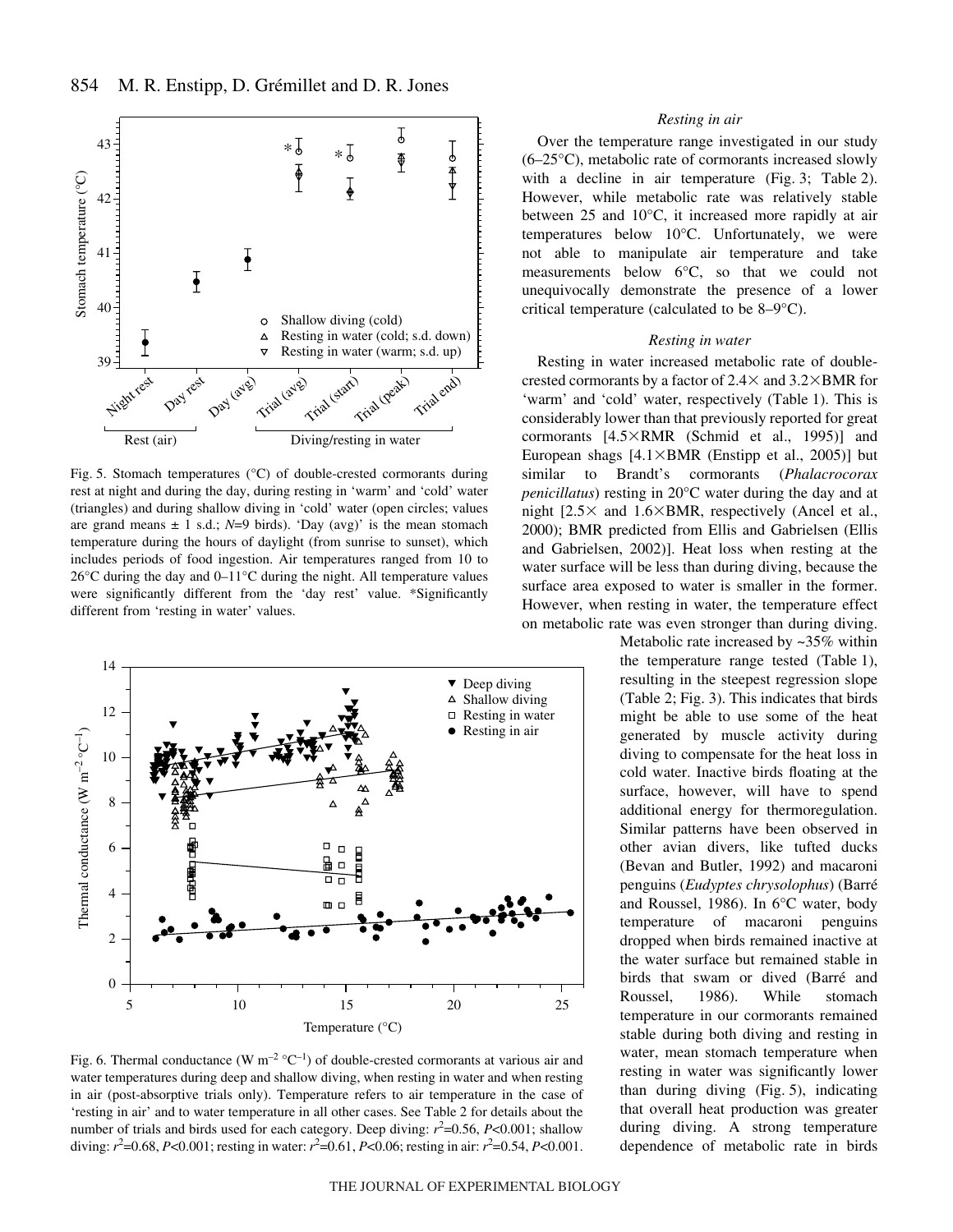floating on water was also observed in tufted ducks (Bevan and Butler, 1992; de Leeuw, 1996), common eiders (*Somateria mollissima*) (Jenssen et al., 1989), common murres (*Uria aalge*) and thick-billed murres (*Uria lomvia*) (Croll and McLaren, 1993) and little penguins (*Eudyptula minor*) (Stahel and Nicol, 1982).

### *Dive behaviour*

Dive patterns displayed by the cormorants in our study (Table 1) were similar to patterns observed in doublecrested cormorants foraging in the wild. Ross (1974) reported mean dive and surface durations for doublecrested cormorants of  $25.1$  s and  $10.3$  s, respectively, when foraging in water  $1.5-7.9$  m deep. In our study, surface durations between consecutive shallow dives were longer than after deep diving, resulting in a higher dive/pause ratio during deep diving. This would indicate that birds dived more efficiently during deep diving since potential underwater foraging time was increased. However, surface duration after shallow diving was variable (see Table 1) and might be explained by a difference in motivation (birds were feeding on small herring pieces during deep diving but not during shallow diving). In support of this, Enstipp et al., working with the same individuals diving for food within both tanks, found that surface duration was greater after deep dives (Enstipp et al., 2001), as one might expect.

### *Diving metabolic rate and modifying factors*

Our study clearly illustrates the importance of a variety of factors (depth, temperature, feeding status) on shaping the energetic costs associated with foraging in cormorants. Dive depth had the strongest influence on dive costs. While metabolic rate increased on average by 22% during deep diving (post-absorptive and absorptive trials) compared with shallow diving, a lower water temperature increased diving metabolic rate on average by 13% and 17% during post-absorptive and absorptive trials, respectively (Table 1). Feeding before a trial increased metabolic rate during diving or when resting in water. However, the effect was small (5–8%) when compared with the other factors investigated. Since the amount of food ingested before a trial was relatively small (60 g of herring), it is conceivable that the HIF for cormorants in the wild is greater, when birds might ingest up to a few hundred grams of fish in quick succession.

Our study also shows that dive costs in double-crested cormorants are similar to those of other avian divers (Fig. 7). While dive costs in cormorants as a group tend to lie above the average relationship relating diving metabolic rate to body mass in avian divers (Fig. 7), this is most noticeable in the great cormorant. To allow comparison between dive cost measurements for different *Phalacrocorax* species, we removed the effect of water temperature on diving metabolic rate by recalculating the dive costs during shallow diving for a water temperature of 12.6°C (the water temperature for *P. carbo sinensis* in Schmid et al., 1995). Our analysis revealed



Fig. 7. Energy expenditure (W) of foot-propelled (open symbols) and wing-propelled (filled symbols) aquatic birds during diving. The relationship is best described by the following power function (two variables): energy expenditure= $20.36M_b^{0.64}$ , where energy expenditure is in W and  $M_b$  is body mass in kg;  $r^2$ =0.87. Note that values are plotted along a  $log_{10}$  scale. The dotted lines indicate the 95% confidence interval. Values are based on table 1 (from Enstipp et al., 2005) and include only respirometry studies. With the exception of two values for *A. fuligula* (De Leeuw, 1996) and the values for *U. lomvia* and *U. aalge* (Croll and McLaren, 1993), all values are based on studies of birds diving in shallow tanks (for references, see Enstipp et al., 2005). Values for the three cormorant species were recalculated for a water temperature of 12.6°C [the water temperature for *P. carbo sinensis* (*Pcs*) in Schmid et al., 1995] by using established regression equations [*P. aristotelis* (*Par*) (Enstipp et al., 2005); *P. auritus* (*Pau*) (present study); *P. carbo carbo* (*Pcc*) (data from Grémillet et al., 2001)].

that mass-specific metabolic rates for all three cormorant species are very similar  $[P.$  *auritus*, 21.64  $W \text{ kg}^{-1}$  (present study, Table 2); *P. aristotelis*, 20.01  $W \text{ kg}^{-1}$  (Enstipp et al., 2005); *P. carbo carbo*, 22.85 W kg<sup>-1</sup> (data from Grémillet et al., 2001)]. These mass-specific values are considerably below the dive costs previously reported for *P. carbo sinensis* by Schmid et al.  $(31.40 \text{ W kg}^{-1})$  (Schmid et al., 1995) and are similar to other foot-propelled divers (table 1 in Enstipp et al., 2005).

#### *The effect of dive depth on diving metabolic rate*

The observed increase in metabolic rate during deep diving, when compared with shallow diving (Table 1; Figs  $2, 3$ ), might be caused (1) by the distinct increase in locomotor effort during early descent (Fig. 4) or  $(2)$  by an increase in heat loss as a consequence of the reduced insulative properties of the plumage.

# *Mechanical costs*

As indicated by stroke frequency, cormorants worked the hardest during the early descent phase of deep dives (Fig. 4A). It is important here to consider the different body orientation of birds when descending in the deep dive tank or when diving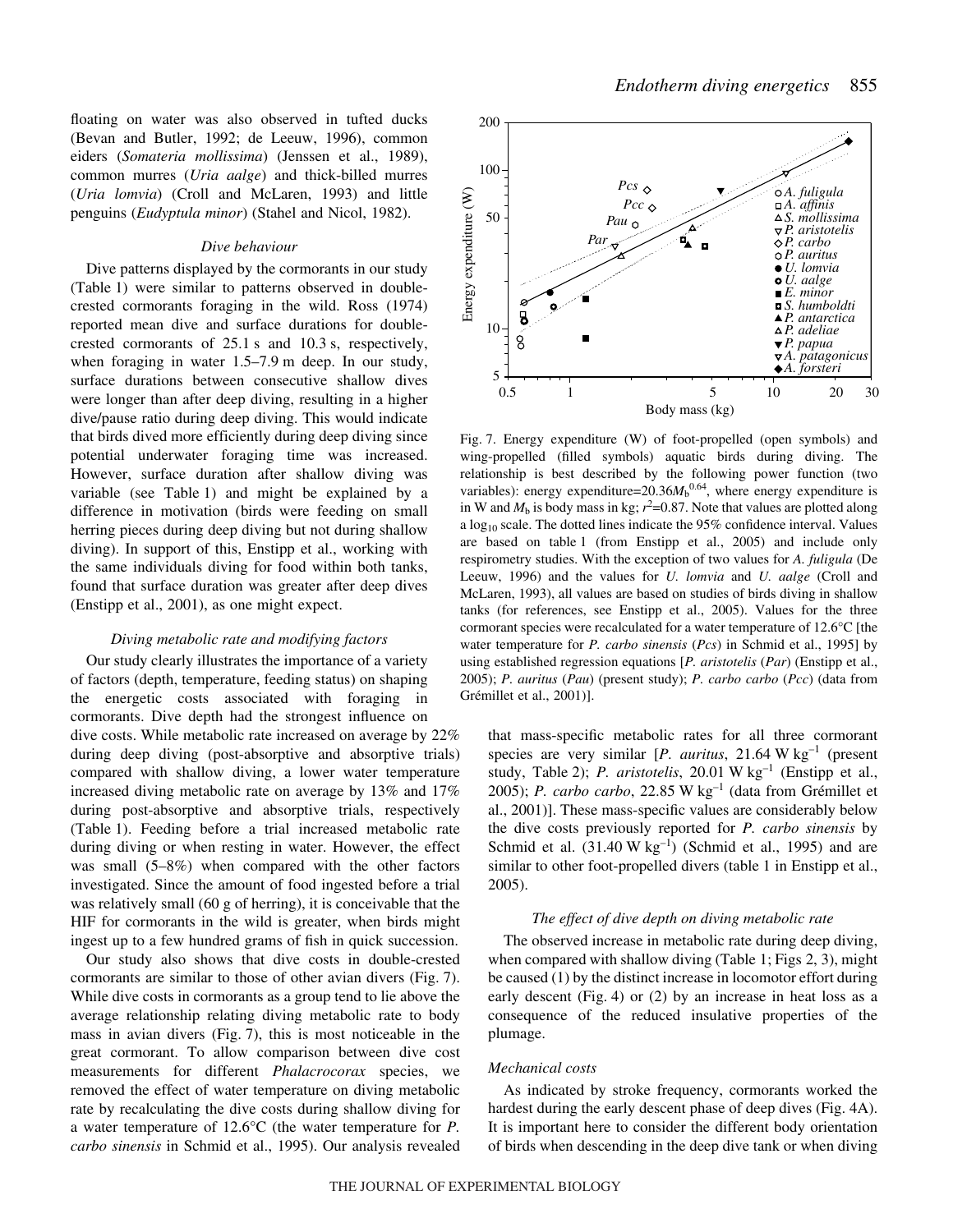#### 856 M. R. Enstipp, D. Grémillet and D. R. Jones

in the shallow tank with no changes in depth. In the shallow tank, apart from the very short submergence and emergence to and from  $\sim$ 1 m depth, birds swam horizontally (with a body angle of  $\sim 0^\circ$ , i.e. parallel to the surface), comparable to the bottom phase of a deep dive (albeit at a greater buoyancy). In the deep dive tank, however, birds swam almost vertically during descent and ascent, with a body angle of about –70° and 70°, respectively. The higher stroke frequency we observed during descent to depth might therefore be explained by the greater mechanical work required to overcome buoyancy during vertical descent to depth  $(5.3 \text{ J s}^{-1})$  near the surface; Fig. 4B), when compared with shallow (horizontal) diving  $(2.9 \text{ J s}^{-1})$  (see also Lovvorn et al., 1991; Lovvorn et al., 2004). The increased stroke frequency could also indicate that birds submerged with a greater air volume within their respiratory system during deep diving than during shallow diving. Respiratory movements were clearly visible in preparation for deep dives (brief period of hyperventilation), while this was not the case for shallow dives. Also, deep dives were typically initiated with a pre-dive leap (Wilson et al., 1992a), which rarely occurred at the onset of shallow dives. This could indicate that cormorants regulate their respiratory air volume in accordance with the anticipated dive depth, as has been suggested for other avian divers, namely penguins (Sato et al., 2002; Wilson, 2003).

In this context, it is interesting to note that Enstipp et al. reported heart rates during deep dives of double-crested cormorants (same individuals, identical set-up) that were significantly higher than during shallow (horizontal) dives of similar duration (Enstipp et al., 2001). Similarly, Froget et al. found that heart rate during the first 6 s of submersion in king penguins (*Aptenodytes patagonicus*) was higher in long (deep) dives than in short (shallow) dives (Froget et al., 2004). For the cormorants, it was argued that compression hyperoxia during descent and an assumed reduction in energetic costs associated with reduced buoyancy during deep dives would delay a chemoreceptor-mediated decline in heart rate. However, based on the suggestion by Sato et al. that king penguins inhale more air prior to deep dives (Sato et al., 2002), Froget et al. argued that higher heart rates during the beginning of deep dives might be explained by the greater effort necessary to overcome an increase in buoyancy (Froget et al., 2004). The high stroke frequencies we observed during the early phase of deep dives would point in the same direction and might have contributed to the significantly higher energetic costs we measured during deep diving. Seen in this light, the observed higher heart rates during deep diving in cormorants (Enstipp et al., 2001) might be explained by the necessity to maintain a high blood flow to the hard-working leg muscles, at least during early descent. On the other hand, submerging with a greater respiratory air volume and, hence, a larger oxygen store might enable cormorants to maintain a higher arterial oxygen tension  $(Pa<sub>O2</sub>)$  in the deep diving situation despite a higher  $\dot{V}_{O_2}$  (when compared with shallow diving), delaying a chemoreceptor-mediated heart rate decline.

However, the propulsive effort of cormorants was greatest

during the initial descent phase of deep dives. Stroke frequency declined with increasing depth and was similar to the shallow dive frequency near the bottom of the  $10 \text{ m}$  tank (Fig. 4A). Furthermore, while birds had to continue stroking throughout shallow diving, they surfaced passively during deep diving, reducing overall locomotor costs. Watanuki et al. found that European shags foraging in the wild descend and ascend almost vertically (60–90° relative to sea surface) (Watanuki et al., 2005). Stroke frequency during descent decreased with depth, while ascent from dives to 40 m depth was passive. In our study we only recorded stroke frequency, while cormorants might have also altered stroke amplitude. However, in the shag study, Watanuki et al. found that birds maintained the duration and strength of the power stroke during descent but changed glide duration between strokes (Watanuki et al., 2005). Hence, stroke frequency might be a good indicator of locomotor effort during diving in cormorants. To get a better understanding of locomotor effort during deep and shallow diving, we estimated the average stroke frequency during both modes by adding the number of strokes during the different phases of a 20 s dive and dividing by dive duration. The resulting mean stroke frequency of 1.8 and 2.1 strokes  $s^{-1}$  for deep and shallow diving, respectively, indicates that overall stroke frequency was reduced during deep diving. Similarly, calculating the cumulative work conducted against buoyancy during a 20 s dive showed that deep (vertical) diving required less work than shallow (horizontal) diving because of passive ascent during the former. Hence, overall locomotor effort was probably reduced during deep diving.

# *Thermoregulatory costs*

Plumage air volume measured in double-crested cormorant carcasses was similar to that of great cormorants and well below the volume of other avian divers (Grémillet et al., 2005a; Wilson et al., 1992b), highlighting the great potential for heat loss during dives to depth in cormorants. However, as Wilson et al. pointed out (Wilson et al., 1992b), whether metabolic rate will be increased during deep diving as a direct consequence of a compromised insulative capacity will largely depend on peripheral heat conservation mechanisms such as vasoconstriction. In emperor penguins (*Aptenodytes forsteri*), among others, such a mechanism seems to be in place. During diving, birds maintain a high core temperature while the outer body shell cools (Ponganis et al., 2003). The latter is probably a consequence of peripheral vasoconstriction and decreased plumage insulation, which increases conductive and convective heat loss to the water. The reduced thermal gradient between core and peripheral tissues will decrease heat loss to the water. Whether cormorants use a similar mechanism to reduce heat loss during diving remains to be investigated. An indication that some mechanisms for heat conservation are in place in double-crested cormorants comes from the observation that *TC* declined significantly during both shallow and deep diving, when water temperature decreased (Fig. 6). The decrease in *TC* and, hence, increase in insulation did not completely prevent heat loss during diving, however, as can be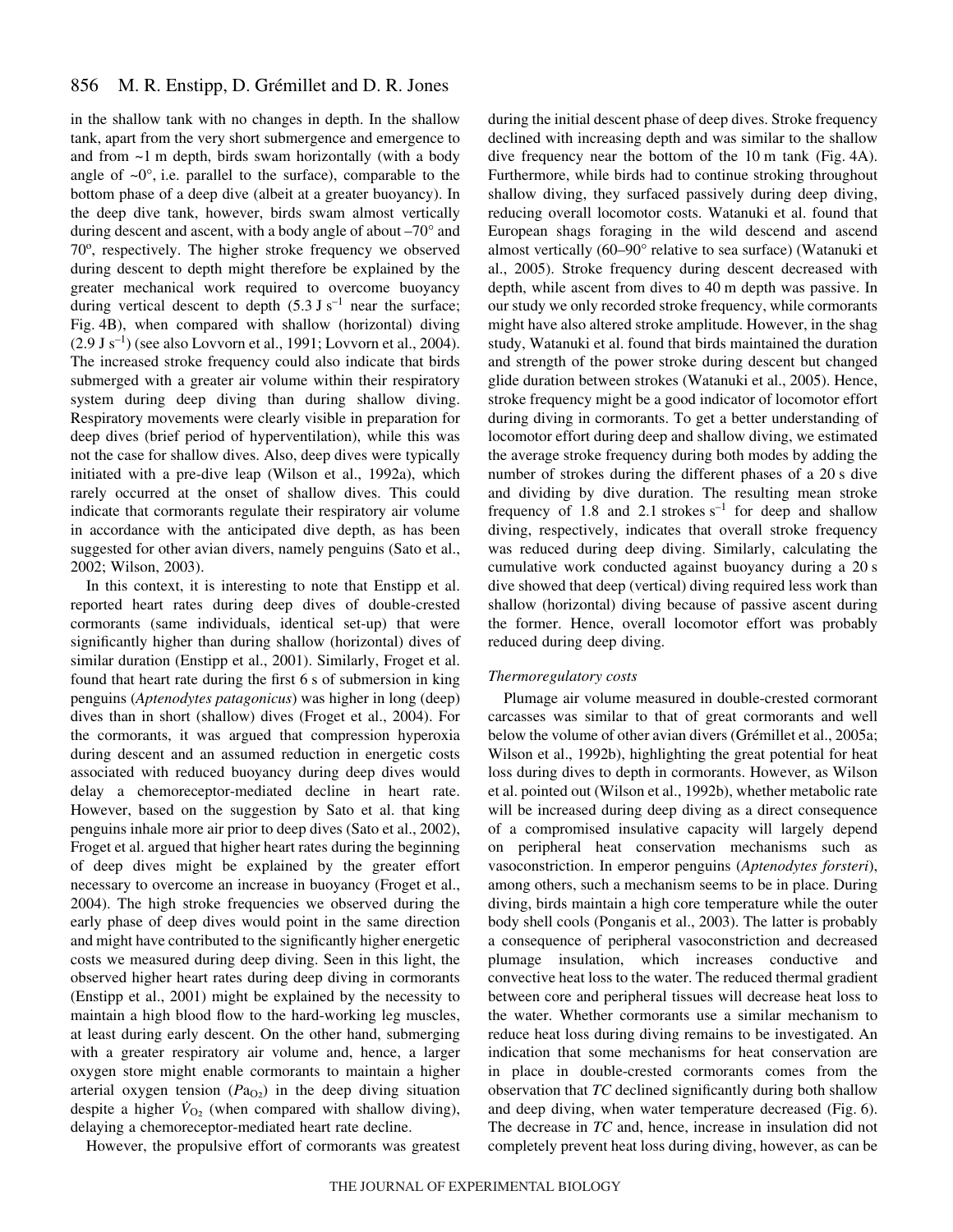seen by the increase in heat production with falling water temperature (Fig. 3). The fact that abdominal temperature (as measured by stomach temperature loggers) did not change significantly during post-absorptive shallow diving in doublecrested cormorants (Fig. 5) could indicate that peripheral vasoconstriction is restricted to the skin or adjacent tissues. Unfortunately, we did not deploy stomach temperature loggers during deep diving, so we have no information on abdominal temperature during these dives. If, as we will argue below, thermoregulatory costs are increased during deep diving and if stomach temperature loggers reflect whole-body temperature, we should have seen a temperature decline during diving that was, in turn, countered by thermogenesis. Previous recordings (using a thermistor positioned close to the heart alongside an electrocardiogram electrode; M. R. Enstipp, R. A. Andrews and D. R. Jones, unpublished data) showed that core temperature of double-crested cormorants remained stable during dives to a depth of 10 m (water temperature  $\sim$ 15°C). However, this does not preclude regional heterothermy elsewhere in the body. Abdominal temperatures of South-Georgian shags (*Phalacrocorax georgianus*) have been shown to decrease during dive bouts in the wild (during which cold food was ingested) (Bevan et al., 1997). In a recent study, Grémillet et al. (Grémillet et al., 2005b) found that abdominal temperature declined progressively throughout dive bouts of great cormorants foraging off Greenland (up to 2°C). Mean dive depth for these birds ranged between 2 and 18 m. The greatest and smallest temperature drops coincided with deeper and shallower dives, respectively. Hence, this would support the notion of increased heat loss and, therefore, thermoregulatory costs during deep diving. In the current study, stomach temperature initially increased during shallow diving (even in cold water), which would imply that heat generated by the exercising muscles exceeded heat loss to the water. However, after reaching a peak, stomach temperature started to decline, implying that heat loss exceeded heat generation. At the end of a trial, stomach temperature typically reached the initial level  $(Fig. 5)$  and it is conceivable that during longer diving activity temperature would have fallen to lower levels. During deep diving, when insulation from air trapped within the plumage is greatly reduced, temperature decline should be accelerated, unless countered by thermogenesis.

When trying to investigate to what degree heat loss, and consequently thermoregulatory costs, might have contributed to the observed difference in diving metabolic rate between shallow and deep diving, we should also consider the following methodological concern. De Leeuw argued (De Leeuw, 1996) that diving metabolic rate  $(MR_d)$ , the way it is usually calculated in respirometry studies, only reflects the mechanical costs but not the thermoregulatory costs, which are largely paid after the end of a dive bout and, hence, are excluded from analysis. While this raises some interesting points, Fig. 3 clearly illustrates that thermoregulatory costs associated with diving in double-crested cormorants were included in our analysis. Furthermore, the almost identical slopes of the

regression equations relating dive costs to water temperature (Table 2) suggest that, while absolute thermoregulatory costs are different, the relative increase with a decline in water temperature is similar during deep and shallow diving. However, to gain a better understanding of heat loss and potentially incurred thermoregulatory costs during diving, we conducted an analysis similar to that of De Leeuw (De Leeuw, 1996). To this end we calculated the 'excess diving costs' (EDC) of cormorants during deep and shallow diving in cold water (post-absorptive trials). EDC, the excess oxygen consumption over the resting rate, was calculated over the period from the first dive in a bout until metabolic rate returned to the resting level (see De Leeuw, 1996). Our analysis showed that EDC during shallow diving was about  $1.5 \times MR_d$ , whereas during deep diving it was about  $2.6 \times MR_d$ . This indicates that heat loss and thermoregulatory costs during deep diving are in fact substantially increased when compared with during shallow diving. However, to study the effect of dive depth on heat loss and to evaluate how heat loss might shape diving costs in cormorants, heat flux measurements during diving, as have been conducted in marine mammals (Willis and Horning, 2005), are urgently needed.

In the context of ecological energetics, one should also keep in mind that, in the wild, cormorants, like other avian divers, can potentially use a number of mechanisms to decrease thermoregulatory costs. For example, birds might be able to use the additional heat generated by the flight muscles when leaving the foraging area or they might be able to use heat generated from the HIF to substitute for thermoregulatory costs (Kaseloo and Lovvorn, 2003). These mechanisms might allow birds to make up for at least some of the incurred heat loss during diving without having to spend additional energy for thermoregulation by means of shivering or non-shivering thermogenesis. However, in our experimental set-up, capacity for these mechanisms was limited.

In the absence of direct measurements, thermodynamic modelling has been used to assess the impact of dive depth on the energetic costs of diving. Grémillet and Wilson (Grémillet and Wilson, 1999), for example, used a theoretical relationship between dive depth and heat flux to incorporate the increased heat loss experienced by great cormorants when diving to depth into their dive cost analysis. To compare our measurements with the model predictions, we adapted the depth–heat flux relationship from Grémillet et al. for doublecrested cormorants (Grémillet et al., 1998) and used the output values to calculate their energetic costs of diving to  $10 \text{ m}$ depth, as predicted by equation 10 in Grémillet and Wilson (Grémillet and Wilson, 1999). This modelling approach predicts a metabolic rate for double-crested cormorants diving to 10 m depth of 33.87 and 37.37  $W kg^{-1}$  when diving in 'warm' and 'cold' water, respectively. These values correspond to a 65% increase in dive costs during dives to 10 m depth when compared with shallow dives  $(1 \text{ m})$ . Our own measurements, however, indicate an increase of  $\approx 22\%$ (Table 1). The discrepancy between our measurements and the model predictions might be explained by the following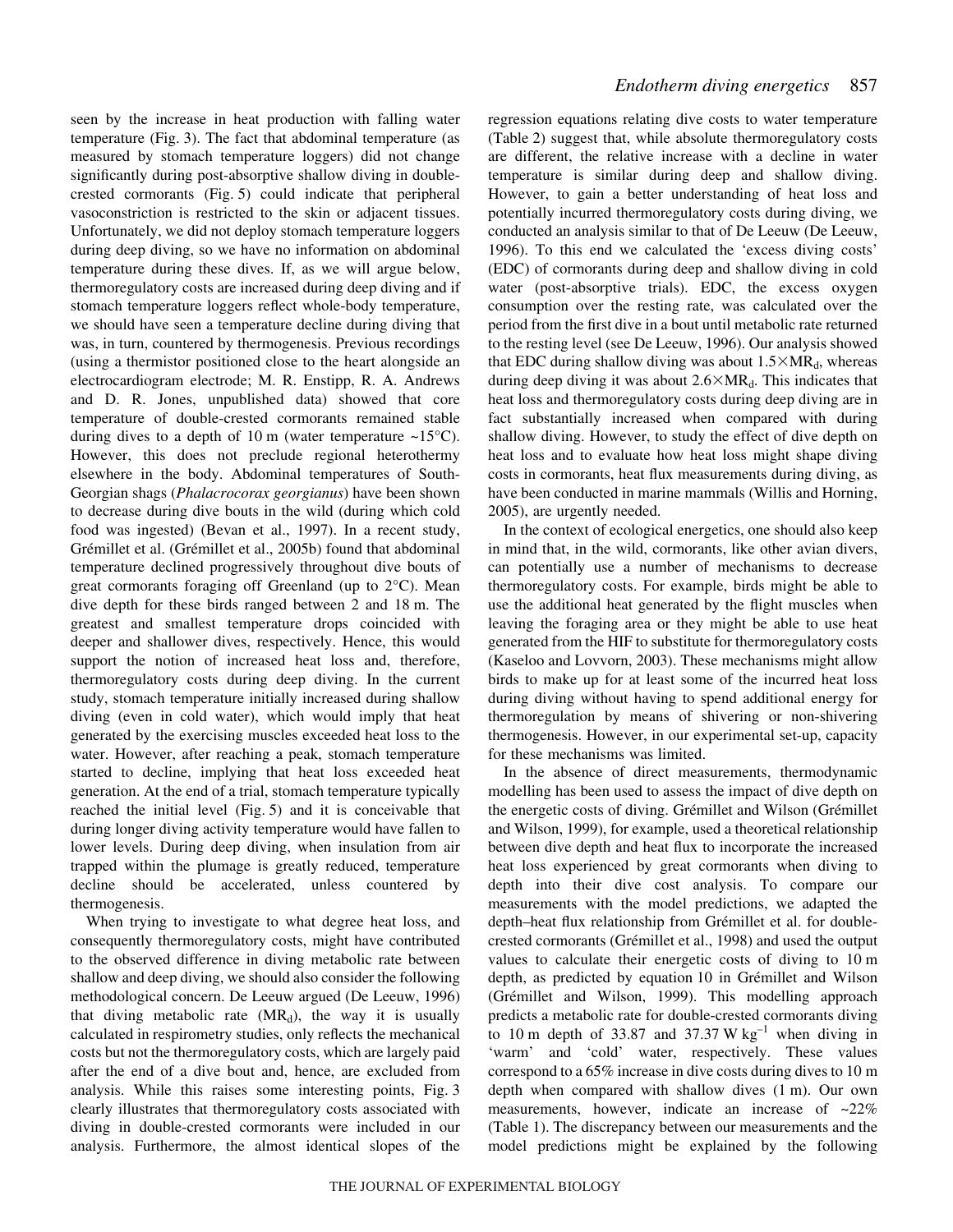#### 858 M. R. Enstipp, D. Grémillet and D. R. Jones

considerations. (1) The equation used by Grémillet and Wilson (Grémillet and Wilson, 1999) incorporates the theoretical heat flux experienced at a particular depth (max. depth reached) without considering descent and ascent phase, when heat flux will be lower. (2) The depth–heat flux relationship incorporated into the model is entirely based on physical properties and does not take into account any ability of birds to regulate heat flux to the environment. (3) Grémillet and Wilson (Grémillet and Wilson, 1999) did not consider any effect that changes in buoyancy with depth will have on the energetic costs during deep diving. Since the required work against buoyancy decreases with an increase in depth (Fig. 4B), this would tend to decrease overall mechanical costs during diving, especially if the time spent at the bottom and during passive ascent is great compared with the descent phase. Consequently, the model of Grémillet and Wilson (Grémillet and Wilson, 1999) greatly overestimates the effect that depth has on the energetic costs of deep diving cormorants within our set-up. Nevertheless, the discussion above confirms our prediction that the measured increase in dive costs during deep diving in cormorants reflects a composite of mechanical and thermoregulatory costs that develop in opposite directions.

Our study shows that depth is an important factor to consider when assessing the energetic costs associated with underwater foraging in a diving endotherm. By contrast, most respirometry studies to date, investigating the energetic costs of diving in endotherms, have been conducted in shallow dive tanks because of logistic difficulties. When diving to depth, work against buoyancy will be greatly reduced beyond the initial 10 m, while heat loss will be greatly increased as body insulation decreases. Divers might employ morphological (e.g. subcutaneous fat layer) and/or physiological means (e.g. peripheral vasoconstriction) to reduce heat loss at depth. They might also try to counter heat loss through increased heat production or they might allow certain tissues to cool as a potential mechanism to prolong aerobic dive duration. However, thermoregulation during diving is a complex issue and still awaits its full scientific appreciation. Only recently has it become possible to record temperatures of various tissues in avian divers foraging in the wild (Culik et al., 1996; Bevan et al., 1997; Handrich et al., 1997) and these studies have started to shed some light into the different strategies employed by endotherm divers to maximise underwater foraging time.

The elevated dive costs we measured during deep diving in our cormorants are probably a consequence of the increased thermoregulatory costs associated with a greater heat loss to the water at depth. While we found some evidence that heat loss during deep diving might be substantially higher than during shallow diving, mechanisms of peripheral heat conservation in cormorants and other avian divers await further study. To this end, heat flux measurements, which would allow quantification of heat loss during diving, would be an important first step. Investigating further to what degree heat generated as a byproduct of locomotion (diving, flying) or the HIF is used to make up for the heat loss incurred during diving would allow the evaluation of how heat loss shapes diving costs in avian divers.

Research was conducted and funded within the framework of the European Commission project 'Interactions between the marine environment, predators and prey: implications for sustainable sandeel fisheries (IMPRESS; QRRS 2000-30864). Financial support was also provided by a 'Discovery grant' and equipment grants from NSERC to D.R.J. The British Columbia Ministry of Environment granted holding permits for the double-crested cormorants. Arthur Vanderhorst and Sam Gopaul of the Animal Care Facility at UBC provided support in caring for the birds. We wish to thank Magali Grantham for her help with the experiments, and Dave Rosen for his advice with Datacan. Gunna Weingartner helped with preliminary data analysis and, together with Martha Gutierrez, was crucial for the plumage air volume measurements. Francis Daunt kindly provided the stomach temperature loggers, while Gerrit Peters was always available for advice on how to fix them. Thanks also to Jean-Yves Georges and Sylvie Massemin for statistical advice and to Brian Bostrom and Yves Handrich for fruitful discussions about the thermoregulatory impact of deep diving. Jim Lovvorn helped with the buoyancy calculations and provided his expertise on the biomechanics of underwater locomotion. Two anonymous referees are thanked for their helpful comments.

#### **References**

- **Ancel, A., Starke, L. N., Ponganis, P. J., Van Dam, R. and Kooyman, G. L.** (2000). Energetics of surface swimming in Brandt's cormorants (*Phalacrocorax penicillatus* Brandt). *J. Exp. Biol.* **203**, 3727-3731.
- **Barré, H. and Roussel, B.** (1986). Thermal and metabolic adaptation to first cold-water immersion in juvenile penguins. *Am. J. Physiol.* **251**, R456- R462.
- **Bevan, R. M. and Butler, P. J.** (1992). The effect of temperature on the oxygen consumption, heart rate and deep body temperature during diving in the tufted duck *Aythya fuligula*. *J. Exp. Biol.* **163**, 139-151.
- **Bevan, R. M., Boyd, I. L., Butler, P. J., Reid, K., Woakes, A. J. and Croxall, J. P.** (1997). Heart rates and abdominal temperatures of freeranging South Georgian shags, *Phalacrocorax georgianus*. *J. Exp. Biol.* **200**, 661-675.
- **Boyd, I. L.** (2002). Estimating food consumption of marine predators: Antarctic fur seals and macaroni penguins. *J. Appl. Ecol.* **39**, 103-119.
- **Butler, P. J.** (2004). Metabolic regulation in diving birds and mammals. *Respir. Physiol. Neurobiol.* **141**, 297-315.
- **Butler, P. J. and Jones, D. R.** (1997). The physiology of diving of birds and mammals. *Physiol. Rev.* **77**, 837-899.
- **Croll, D. A. and McLaren, E.** (1993). Diving metabolism and thermoregulation in common and thick-billed murres. *J. Comp. Physiol.* **163B**, 160-166.
- **Culik, B. M., Pütz, K, Wilson, R. P., Bost, C.-A., Le Maho, Y. and Verselin, J.-L.** (1996). Core temperature variability in diving king penguins (*Aptenodytes patagonicus*): a preliminary analysis. *Polar Biol.* **16**, 371-378.
- Daunt, F., Afanasyev, V., Silk, J. R. D. and Wanless, S. (2006). Extrinsic and intrinsic determinants of winter foraging and breeding phenology in a temperate seabird. *Behav. Ecol. Sociobiol.* **59**, 381-388.
- **De Leeuw, J. J.** (1996). Diving costs as a component of daily energy budgets of aquatic birds and mammals: generalizing the inclusion of dive-recovery costs demonstrated in tufted ducks. *Can. J. Zool.* **74**, 2131- 2142.
- **Drent, R. H. and Stonehouse, B.** (1971). Thermoregulatory responses of the Peruvian penguin, *Spheniscus humboldti*. *Comp. Biochem. Physiol.* **40A**, 689-710.
- **Ellis, H. I. and Gabrielsen, G. W.** (2002). Energetics of free-ranging seabirds. In *Biology of Marine Birds* (ed. E. A. Schreiber and J. Burger), pp. 359- 407. Boca Raton: CRC Press.
- **Enstipp, M. R., Andrews, R. D. and Jones, D. R.** (2001). The effects of